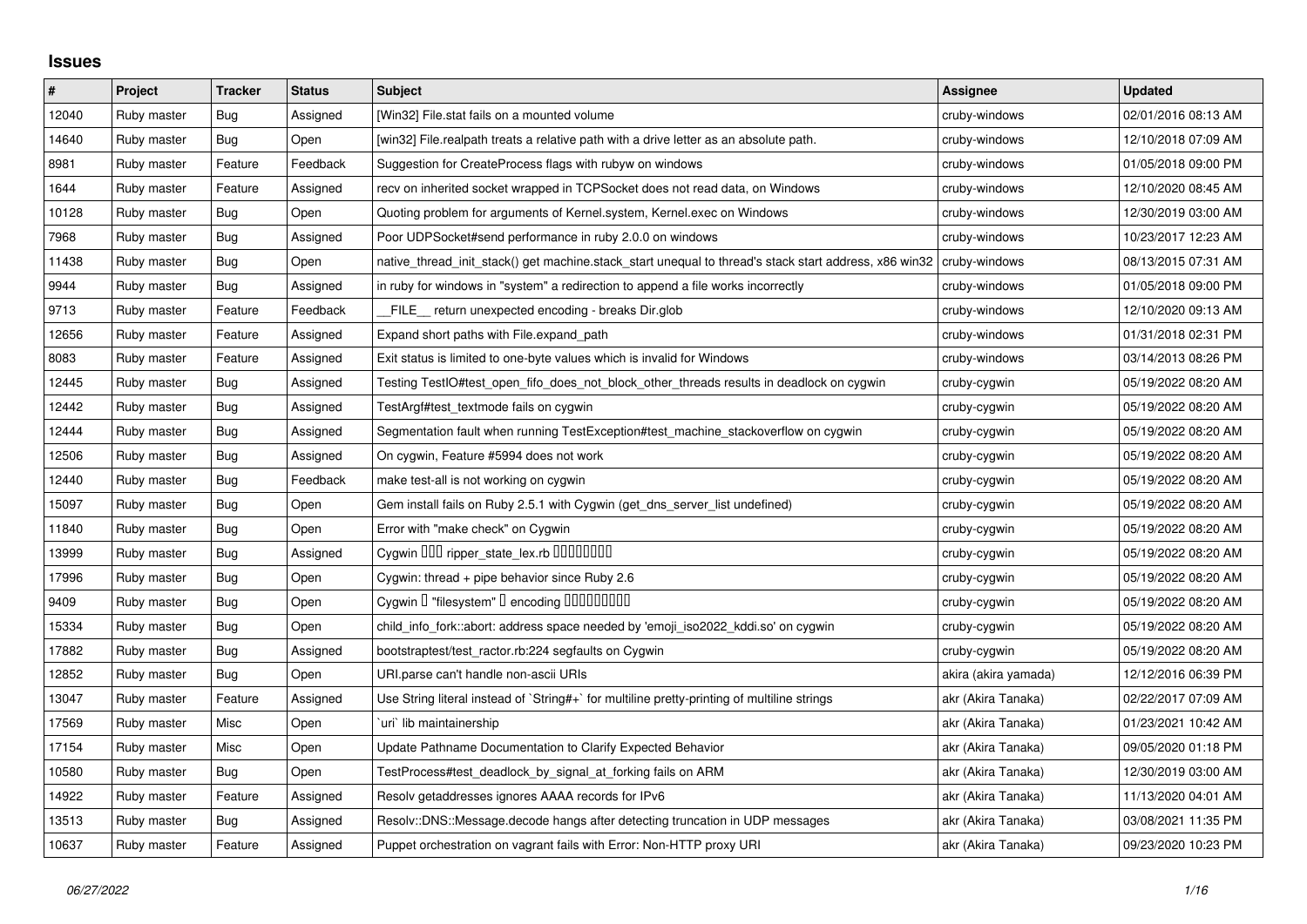| $\vert$ # | Project     | <b>Tracker</b> | <b>Status</b> | <b>Subject</b>                                                                     | Assignee                            | <b>Updated</b>      |
|-----------|-------------|----------------|---------------|------------------------------------------------------------------------------------|-------------------------------------|---------------------|
| 7412      | Ruby master | Feature        | Assigned      | Pathname#relative_path_from does not support mixed directory separators on windows | akr (Akira Tanaka)                  | 01/05/2018 09:00 PM |
| 10381     | Ruby master | Feature        | Feedback      | Pathname#mkdir_p, Pathname#makedirs IIIII                                          | akr (Akira Tanaka)                  | 10/15/2014 04:27 AM |
| 2149      | Ruby master | Feature        | Feedback      | Pathname#include?                                                                  | akr (Akira Tanaka)                  | 03/15/2018 08:19 AM |
| 11139     | Ruby master | Feature        | Feedback      | [PATCH] socket: support accept `sock_nonblock: (true false)'                       | akr (Akira Tanaka)                  | 07/02/2015 01:30 AM |
| 10459     | Ruby master | Feature        | Assigned      | [PATCH] rfc3339 method for Time                                                    | akr (Akira Tanaka)                  | 05/21/2015 08:14 AM |
| 13385     | Ruby master | Feature        | Open          | [PATCH] Make Resolv::DNS::Name validation similar to host and dig commands         | akr (Akira Tanaka)                  | 06/16/2017 08:04 AM |
| 11322     | Ruby master | Feature        | Assigned      | OpenUri: RuntimeError: HTTP redirection loop                                       | akr (Akira Tanaka)                  | 11/13/2020 03:52 AM |
| 17173     | Ruby master | Feature        | Open          | open-uri I ciphers IIIIIII                                                         | akr (Akira Tanaka)                  | 09/25/2020 09:17 AM |
| 18651     | Ruby master | <b>Bug</b>     | Open          | oob access in CP51932 -> CP50220 transcoder                                        | akr (Akira Tanaka)                  | 03/23/2022 01:17 PM |
| 10129     | Ruby master | Feature        | Assigned      | More descriptive error message for failed net/http requests                        | akr (Akira Tanaka)                  | 01/05/2018 09:01 PM |
| 17473     | Ruby master | Feature        | Open          | Make Pathname to embedded class of Ruby                                            | akr (Akira Tanaka)                  | 01/07/2022 09:25 AM |
| 8445      | Ruby master | <b>Bug</b>     | Assigned      | IO.open and IO#set_enconding does not support :fallback option                     | akr (Akira Tanaka)                  | 06/14/2022 06:02 AM |
| 16985     | Ruby master | Feature        | Open          | Improve `pp` for `Hash` and `String`                                               | akr (Akira Tanaka)                  | 06/26/2020 09:51 AM |
| 12497     | Ruby master | Feature        | Assigned      | GMP version of divmod may be slower                                                | akr (Akira Tanaka)                  | 08/10/2016 03:11 AM |
| 18450     | Ruby master | Feature        | Assigned      | Force break in prettyprint                                                         | akr (Akira Tanaka)                  | 12/29/2021 02:02 PM |
| 17296     | Ruby master | Feature        | Assigned      | Feature: Pathname#chmod use FileUtils.chmod instead of File                        | akr (Akira Tanaka)                  | 08/30/2021 06:51 AM |
| 17297     | Ruby master | Feature        | Assigned      | Feature: Introduce Pathname.mktmpdir                                               | akr (Akira Tanaka)                  | 08/30/2021 06:51 AM |
| 17295     | Ruby master | Feature        | Assigned      | Feature: Create a directory and file with Pathname#touch                           | akr (Akira Tanaka)                  | 09/28/2021 01:20 AM |
| 17294     | Ruby master | Feature        | Assigned      | Feature: Allow method chaining with Pathname#mkpath Pathname#rmtree                | akr (Akira Tanaka)                  | 08/30/2021 06:52 AM |
| 3608      | Ruby master | Feature        | Assigned      | Enhancing Pathname#each_child to be lazy                                           | akr (Akira Tanaka)                  | 12/25/2017 06:14 PM |
| 18654     | Ruby master | Feature        | Open          | Enhancements to prettyprint                                                        | akr (Akira Tanaka)                  | 05/12/2022 01:44 PM |
| 11312     | Ruby master | Feature        | Open          | Add Resolv::DNS::Resource::IN::SPF                                                 | akr (Akira Tanaka)                  | 07/01/2015 03:26 AM |
| 7362      | Ruby master | Feature        | Assigned      | Adding Pathname#start_with?                                                        | akr (Akira Tanaka)                  | 12/25/2017 06:15 PM |
| 16937     | Ruby master | Feature        | Assigned      | Add DNS over HTTP to Resolv                                                        | akr (Akira Tanaka)                  | 12/10/2020 09:15 AM |
| 14066     | Ruby master | Feature        | Assigned      | Add CAA DNS RR on Resolv                                                           | akr (Akira Tanaka)                  | 11/10/2017 06:50 AM |
| 15371     | Ruby master | Feature        | Assigned      | IRB with ARGV                                                                      | aycabta (aycabta.)                  | 02/14/2020 11:35 AM |
| 18459     | Ruby master | Feature        | Assigned      | IRB autocomplete dropdown colour options                                           | aycabta (aycabta .)                 | 01/05/2022 02:15 AM |
| 13604     | Ruby master | Feature        | Assigned      | Exposing alternative interface of readline                                         | aycabta (aycabta.)                  | 01/20/2020 05:34 AM |
| 14917     | Ruby master | Misc           | Assigned      | Add RDoc documents to tar ball                                                     | aycabta (aycabta.)                  | 07/21/2018 09:29 AM |
| 9507      | Ruby master | Bug            | Open          | Ruby 2.1.0 is broken on ARMv5: tried to create Proc object without a block         | charliesome (Charlie<br>Somerville) | 01/05/2018 09:00 PM |
| 10065     | Ruby master | Feature        | Feedback      | Make `gem env` command output valid YAML                                           | drbrain (Eric Hodel)                | 07/20/2014 10:54 PM |
| 18639     | Ruby master | Feature        | Open          | Update Unicode data to Unicode Version 15.0.0                                      | duerst (Martin Dürst)               | 03/22/2022 07:38 PM |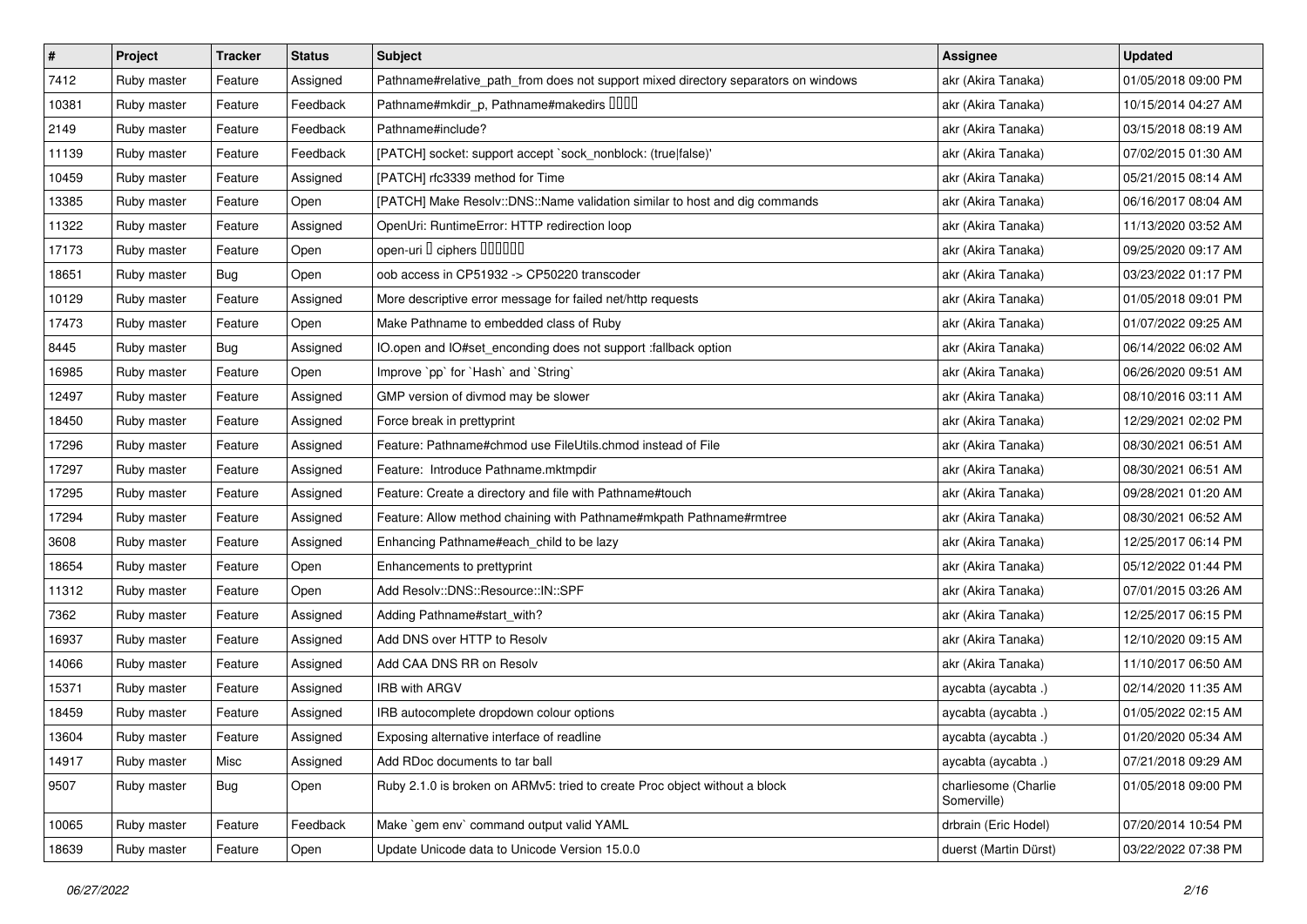| $\vert$ # | Project     | <b>Tracker</b> | <b>Status</b> | <b>Subject</b>                                                                                                                                                      | <b>Assignee</b>                   | <b>Updated</b>      |
|-----------|-------------|----------------|---------------|---------------------------------------------------------------------------------------------------------------------------------------------------------------------|-----------------------------------|---------------------|
| 6351      | Ruby master | <b>Bug</b>     | Assigned      | transcode table generator does not support multi characters of Unicode                                                                                              | duerst (Martin Dürst)             | 12/25/2017 06:15 PM |
| 7742      | Ruby master | Bug            | Open          | System encoding (Windows-1258) is not recognized by Ruby to convert back to UTF-8                                                                                   | duerst (Martin Dürst)             | 12/25/2017 06:15 PM |
| 18337     | Ruby master | <b>Bug</b>     | Assigned      | Ruby allows zero-width characters in identifiers                                                                                                                    | duerst (Martin Dürst)             | 11/24/2021 09:13 AM |
| 13671     | Ruby master | <b>Bug</b>     | Assigned      | Regexp with lookbehind and case-insensitivity raises RegexpError only on strings with certain<br>characters                                                         | duerst (Martin Dürst)             | 11/30/2021 04:42 AM |
| 18601     | Ruby master | Bug            | Open          | Invalid byte sequences in Big5 encodings                                                                                                                            | duerst (Martin Dürst)             | 02/23/2022 07:59 AM |
| 16842     | Ruby master | <b>Bug</b>     | Assigned      | inspect` prints the UTF-8 character U+0085 (NEXT LINE) verbatim even though it is not printable                                                                     | duerst (Martin Dürst)             | 02/26/2021 05:43 AM |
| 17400     | Ruby master | <b>Bug</b>     | Open          | Incorrect character downcase for Greek Sigma                                                                                                                        | duerst (Martin Dürst)             | 12/17/2020 06:56 AM |
| 16476     | Ruby master | Feature        | Open          | Socket getaddrinfo cannot be interrupted by Timeout timeout                                                                                                         | Glass saga (Masaki<br>Matsushita) | 06/16/2022 01:08 AM |
| 15628     | Ruby master | Feature        | Assigned      | init_inetsock_internal should fallback to IPv4 if IPv6 is unreachable                                                                                               | Glass_saga (Masaki<br>Matsushita) | 09/25/2020 05:42 AM |
| 7148      | Ruby master | Feature        | Assigned      | Improved Tempfile w/o DelegateClass                                                                                                                                 | Glass saga (Masaki<br>Matsushita) | 03/27/2019 09:51 AM |
| 17525     | Ruby master | Feature        | Open          | Implement Happy Eyeballs Version 2 (RFC8305) in Socket.tcp                                                                                                          | Glass_saga (Masaki<br>Matsushita) | 06/16/2022 01:08 AM |
| 2631      | Ruby master | Feature        | Assigned      | Allow IO#reopen to take a block                                                                                                                                     | Glass_saga (Masaki<br>Matsushita) | 05/24/2018 01:22 PM |
| 13696     | Ruby master | Feature        | Open          | Add exchange and noreplace options to File.rename                                                                                                                   | Glass saga (Masaki<br>Matsushita) | 12/01/2017 04:34 PM |
| 15408     | Ruby master | Feature        | Open          | Deprecate object_id and _id2ref                                                                                                                                     | headius (Charles Nutter)          | 03/19/2019 04:02 PM |
| 15550     | Ruby master | <b>Bug</b>     | Assigned      | Windows - gem bin files - can't run from bash shell                                                                                                                 | hsbt (Hiroshi SHIBATA)            | 03/20/2019 01:05 AM |
| 14679     | Ruby master | Bug            | Assigned      | StdLib gems should properly specify their dependencies                                                                                                              | hsbt (Hiroshi SHIBATA)            | 04/11/2018 01:14 PM |
| 14737     | Ruby master | Feature        | Assigned      | Split default gems into separate directory structure                                                                                                                | hsbt (Hiroshi SHIBATA)            | 09/02/2020 06:00 PM |
| 12639     | Ruby master | Feature        | Assigned      | Speed up require in RubyGems by 5x                                                                                                                                  | hsbt (Hiroshi SHIBATA)            | 07/26/2018 02:12 AM |
| 18068     | Ruby master | Misc           | Open          | Silence LoadError only if it is for rubygems itself                                                                                                                 | hsbt (Hiroshi SHIBATA)            | 08/08/2021 02:21 PM |
| 18355     | Ruby master | <b>Bug</b>     | Assigned      | require("pathname") within rack application chnages behaviors of Pathname methods, such as<br>absolute?(), when there are two versions of 'pathname' gem installed. | hsbt (Hiroshi SHIBATA)            | 11/30/2021 08:01 AM |
| 16963     | Ruby master | Feature        | Assigned      | Remove English.rb from Ruby 2.8/3.0                                                                                                                                 | hsbt (Hiroshi SHIBATA)            | 06/19/2020 09:48 AM |
| 18571     | Ruby master | Feature        | Assigned      | Removed the bundled sources from release package after Ruby 3.2                                                                                                     | hsbt (Hiroshi SHIBATA)            | 03/28/2022 06:23 AM |
| 18666     | Ruby master | Bug            | Open          | No rule to make target 'yaml/yaml.h', needed by 'api.o'                                                                                                             | hsbt (Hiroshi SHIBATA)            | 03/29/2022 11:17 AM |
| 9366      | Ruby master | Bug            | Assigned      | 'make -j32 check TESTS=-j32" occasionally fails on rubygems/specification                                                                                           | hsbt (Hiroshi SHIBATA)            | 07/26/2018 02:13 AM |
| 18169     | Ruby master | Bug            | Assigned      | Local copies of gemified libraries are being released out of sync with their gems                                                                                   | hsbt (Hiroshi SHIBATA)            | 02/25/2022 05:40 PM |
| 13508     | Ruby master | Feature        | Assigned      | How remove/refactor code related mathn library.                                                                                                                     | hsbt (Hiroshi SHIBATA)            | 12/25/2017 06:15 PM |
| 10919     | Ruby master | Bug            | Assigned      | [gem install] installs multipe platforms                                                                                                                            | hsbt (Hiroshi SHIBATA)            | 07/30/2019 07:44 AM |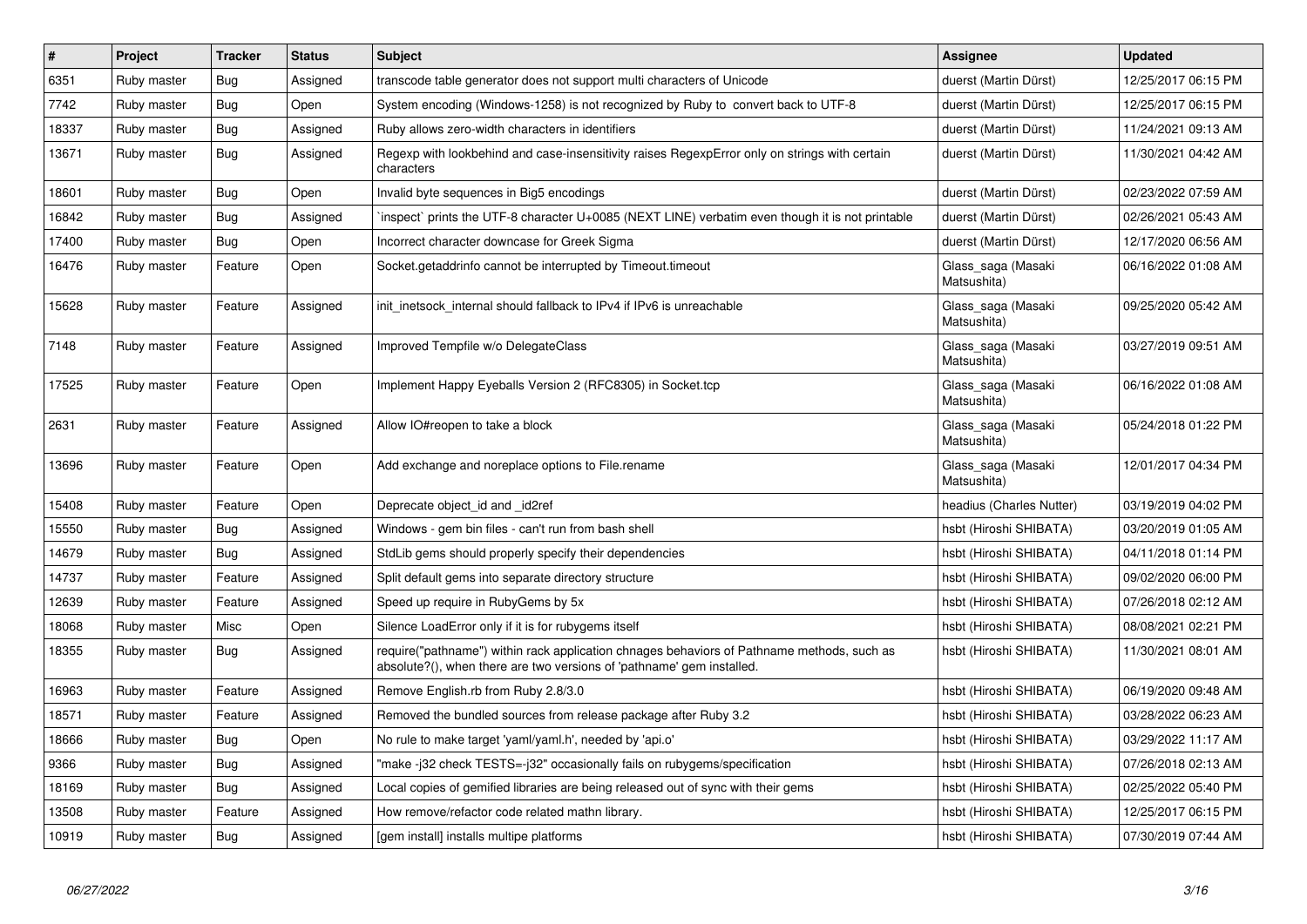| $\#$  | Project     | <b>Tracker</b> | <b>Status</b> | <b>Subject</b>                                                                                                          | <b>Assignee</b>             | <b>Updated</b>      |
|-------|-------------|----------------|---------------|-------------------------------------------------------------------------------------------------------------------------|-----------------------------|---------------------|
| 18614 | Ruby master | <b>Bug</b>     | Open          | Error (busy loop) in<br>TestGemCommandsSetupCommand#test_destdir_flag_does_not_try_to_write_to_the_default_gem_<br>home | hsbt (Hiroshi SHIBATA)      | 03/17/2022 01:03 AM |
| 18567 | Ruby master | <b>Bug</b>     | Open          | Depending on default gems in stdlib gems when not needed considered harmful                                             | hsbt (Hiroshi SHIBATA)      | 04/21/2022 04:45 PM |
| 18381 | Ruby master | Bug            | Assigned      | Default vs Bundled gems                                                                                                 | hsbt (Hiroshi SHIBATA)      | 12/15/2021 11:09 AM |
| 15486 | Ruby master | Misc           | Feedback      | Default gems README.md                                                                                                  | hsbt (Hiroshi SHIBATA)      | 03/11/2019 12:19 PM |
| 6590  | Ruby master | Feature        | Assigned      | Dealing with bigdecimal, etc gems in JRuby                                                                              | hsbt (Hiroshi SHIBATA)      | 05/15/2019 08:33 PM |
| 16951 | Ruby master | Bug            | Assigned      | Consistently referer dependencies                                                                                       | hsbt (Hiroshi SHIBATA)      | 06/17/2021 06:15 AM |
| 15487 | Ruby master | Misc           | Assigned      | Clarify default gems maintanance policy                                                                                 | hsbt (Hiroshi SHIBATA)      | 12/30/2018 08:42 PM |
| 13534 | Ruby master | Feature        | Assigned      | Checking installation results of default gems                                                                           | hsbt (Hiroshi SHIBATA)      | 07/26/2018 02:16 AM |
| 18790 | Ruby master | <b>Bug</b>     | Assigned      | cannot load such file -- digest (LoadError)                                                                             | hsbt (Hiroshi SHIBATA)      | 06/06/2022 12:41 AM |
| 16013 | Ruby master | Misc           | Feedback      | Bundler                                                                                                                 | hsbt (Hiroshi SHIBATA)      | 10/17/2019 05:20 PM |
| 10213 | Ruby master | Bug            | Feedback      | bundled gems ignored by make install                                                                                    | hsbt (Hiroshi SHIBATA)      | 06/10/2022 09:55 AM |
| 5617  | Ruby master | Feature        | Assigned      | Allow install RubyGems into dediceted directory                                                                         | hsbt (Hiroshi SHIBATA)      | 05/16/2018 09:15 AM |
| 16012 | Ruby master | Feature        | Assigned      | Add a (small) test-install suite?                                                                                       | hsbt (Hiroshi SHIBATA)      | 07/30/2019 08:13 AM |
| 18227 | Ruby master | Feature        | Open          | Static class initialization.                                                                                            | ioquatix (Samuel Williams)  | 09/29/2021 09:21 PM |
| 18818 | Ruby master | <b>Bug</b>     | Open          | SEGV (Fiber scheduler?)                                                                                                 | ioquatix (Samuel Williams)  | 06/06/2022 06:31 PM |
| 18036 | Ruby master | <b>Bug</b>     | Open          | Pthread fibers become invalid on fork - different from normal fibers.                                                   | ioquatix (Samuel Williams)  | 08/19/2021 07:05 AM |
| 13383 | Ruby master | Feature        | Open          | [PATCH] Module#source_location                                                                                          | ioquatix (Samuel Williams)  | 01/09/2020 05:16 AM |
| 18810 | Ruby master | <b>Bug</b>     | Open          | Make `Kernel#p` interruptable.                                                                                          | ioquatix (Samuel Williams)  | 05/30/2022 12:44 AM |
| 595   | Ruby master | <b>Bug</b>     | Assigned      | Fiber ignores ensure clause                                                                                             | ioquatix (Samuel Williams)  | 12/29/2019 10:37 AM |
| 17664 | Ruby master | <b>Bug</b>     | Assigned      | Behavior of sockets changed in Ruby 3.0 to non-blocking                                                                 | ioquatix (Samuel Williams)  | 07/12/2021 10:28 AM |
| 16492 | Ruby master | Bug            | Open          | TestBugReporter#test_bug_reporter_add test failures                                                                     | jaruga (Jun Aruga)          | 08/24/2021 01:12 PM |
| 18002 | Ruby master | <b>Bug</b>     | Open          | s390x: Tests failing without LC_ALL env                                                                                 | jaruga (Jun Aruga)          | 07/12/2021 04:30 PM |
| 17720 | Ruby master | Misc           | Assigned      | Cirrus CI to check non-x86_64 architecture cases by own machines                                                        | jaruga (Jun Aruga)          | 09/26/2021 10:24 AM |
| 16188 | Ruby master | Misc           | Open          | What are the performance implications of the new keyword arguments in 2.7 and 3.0?                                      | jeremyevans0 (Jeremy Evans) | 11/27/2019 04:45 PM |
| 15425 | Ruby master | Feature        | Feedback      | Store MJIT header into Ruby versioned directory.                                                                        | k0kubun (Takashi Kokubun)   | 10/07/2021 11:03 PM |
| 17995 | Ruby master | <b>Bug</b>     | Open          | Slow down when mjit and Ractor are being used at same time                                                              | k0kubun (Takashi Kokubun)   | 06/11/2022 04:02 AM |
| 18142 | Ruby master | Bug            | Assigned      | Segmentation fault with Ruby 3.0.2                                                                                      | k0kubun (Takashi Kokubun)   | 09/02/2021 07:43 AM |
| 16694 | Ruby master | <b>Bug</b>     | Assigned      | JIT vs hardened GCC with PCH                                                                                            | k0kubun (Takashi Kokubun)   | 02/02/2021 07:38 AM |
| 17008 | Ruby master | Bug            | Feedback      | JIT enabled on Windows can cause constant conhost pop-ups                                                               | k0kubun (Takashi Kokubun)   | 07/03/2020 08:29 PM |
| 18808 | Ruby master | <b>Bug</b>     | Assigned      | Cannot compile ruby 3.1.2 on powerpc64le-linux without disabling the jit features                                       | k0kubun (Takashi Kokubun)   | 06/20/2022 10:40 AM |
| 18277 | Ruby master | <b>Bug</b>     | Open          | buffer error (Zlib::BufError) in Zlib::Deflate#deflate when using MJIT                                                  | k0kubun (Takashi Kokubun)   | 01/05/2022 03:04 PM |
| 18058 | Ruby master | <b>Bug</b>     | Open          | 3.1.0-dev with MJIT enabled Zlib::BufError during `gem install`                                                         | k0kubun (Takashi Kokubun)   | 08/02/2021 08:31 PM |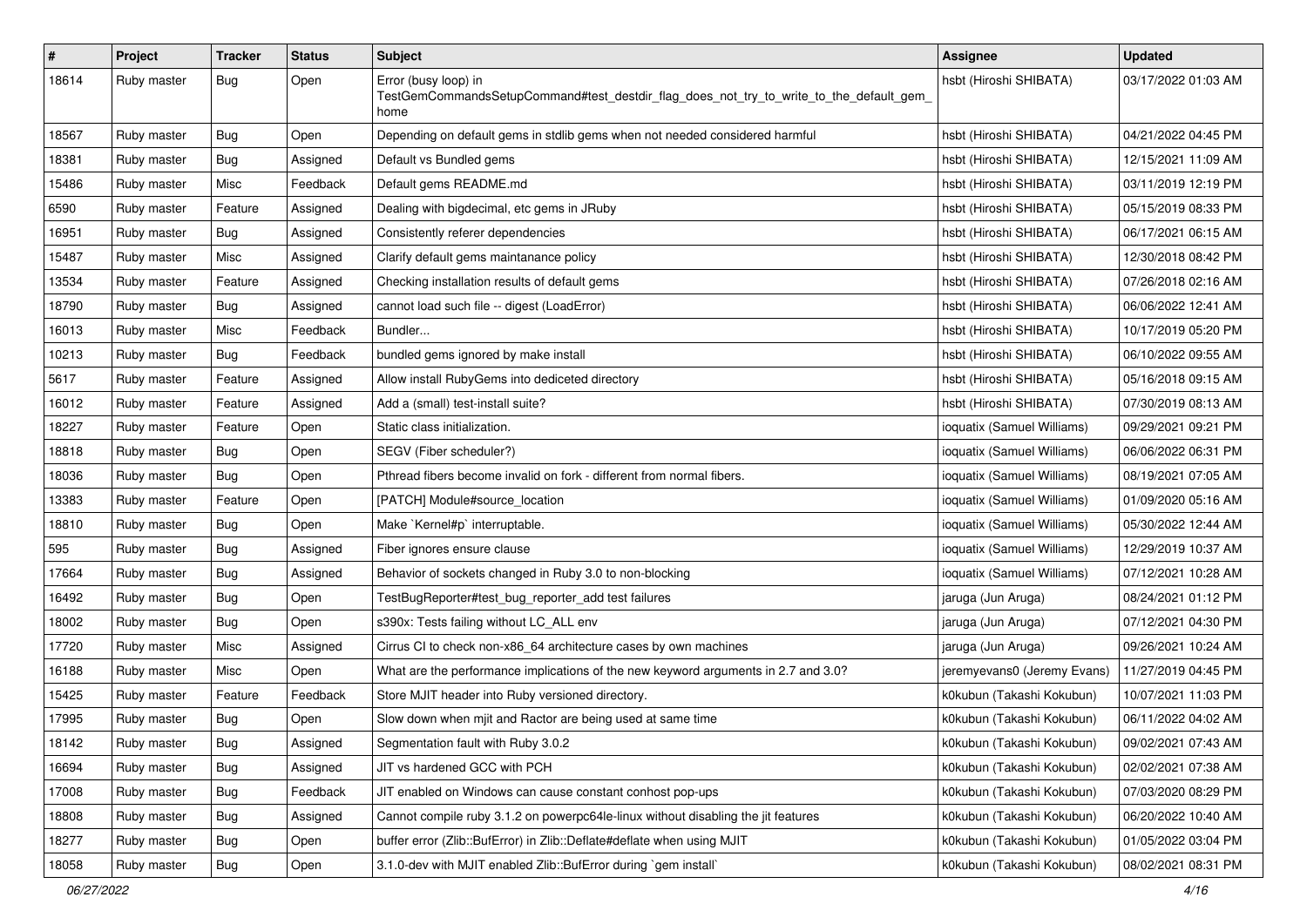| #     | Project     | <b>Tracker</b> | <b>Status</b> | <b>Subject</b>                                                                                                                    | <b>Assignee</b>            | <b>Updated</b>      |
|-------|-------------|----------------|---------------|-----------------------------------------------------------------------------------------------------------------------------------|----------------------------|---------------------|
| 18811 | Ruby master | Bug            | Feedback      | PTY I/O not working on AIX 7.x                                                                                                    | kanemoto (Yutaka Kanemoto) | 06/07/2022 07:18 AM |
| 16185 | Ruby master | Bug            | Open          | basictest failure on AIX 6.1 for 64bit build                                                                                      | kanemoto (Yutaka Kanemoto) | 10/15/2019 12:05 AM |
| 18761 | Ruby master | Misc           | Open          | provide an example wasm project                                                                                                   | katei (Yuta Saito)         | 05/23/2022 11:01 AM |
| 18613 | Ruby master | Bug            | Feedback      | Voluntary wanted: Some signal-related tests fail on FreeBSD 13                                                                    | knu (Akinori MUSHA)        | 05/30/2022 01:43 AM |
| 3953  | Ruby master | Feature        | Assigned      | TCPSocket / UDPSocket do not accept IPAddr objects.                                                                               | knu (Akinori MUSHA)        | 12/25/2017 06:14 PM |
| 15281 | Ruby master | Feature        | Assigned      | Speed up Set#intersect with size check.                                                                                           | knu (Akinori MUSHA)        | 08/11/2020 02:43 AM |
| 16989 | Ruby master | Feature        | Open          | Sets: need $\Psi$                                                                                                                 | knu (Akinori MUSHA)        | 02/18/2022 02:57 AM |
| 15240 | Ruby master | Feature        | Open          | Set operations check for is_a?(Set), rather than allowing duck typing                                                             | knu (Akinori MUSHA)        | 08/27/2019 08:12 PM |
| 11710 | Ruby master | Feature        | Open          | [PATCH] Replace Set#merge with Set#merge! and make Set#merge non-mutating.                                                        | knu (Akinori MUSHA)        | 11/18/2015 07:28 PM |
| 8833  | Ruby master | Feature        | Feedback      | [PATCH] IPAddr#pred                                                                                                               | knu (Akinori MUSHA)        | 10/21/2017 05:15 PM |
| 17210 | Ruby master | Feature        | Open          | More readable and useful `Set#inspect`                                                                                            | knu (Akinori MUSHA)        | 05/19/2021 10:12 PM |
| 11527 | Ruby master | Feature        | Assigned      | IPAddr#mask_addr isn't a method                                                                                                   | knu (Akinori MUSHA)        | 11/07/2018 04:12 PM |
| 8047  | Ruby master | Feature        | Assigned      | IPAddr makes host address with netmask                                                                                            | knu (Akinori MUSHA)        | 01/05/2018 09:00 PM |
| 11531 | Ruby master | <b>Bug</b>     | Assigned      | IPAddr#== implements wrong logic                                                                                                  | knu (Akinori MUSHA)        | 12/29/2019 12:50 PM |
| 13610 | Ruby master | Feature        | Assigned      | IPAddr doesn't provide helpful methods to get the subnet or IP address                                                            | knu (Akinori MUSHA)        | 10/20/2017 01:13 AM |
| 14105 | Ruby master | Feature        | Feedback      | Introduce xor as alias for Set#^                                                                                                  | knu (Akinori MUSHA)        | 06/27/2018 10:56 AM |
| 13000 | Ruby master | Feature        | Feedback      | Implement Set#include? with Hash#include?                                                                                         | knu (Akinori MUSHA)        | 09/11/2020 08:18 PM |
| 17617 | Ruby master | Bug            | Open          | When a Ractor's incoming port is closed, Ractor.receive_if does not raise Ractor::ClosedError, but<br>instead blocks indefinitely | ko1 (Koichi Sasada)        | 09/14/2021 01:40 AM |
| 16027 | Ruby master | Feature        | Assigned      | Update Ruby's dtrace / USDT API to match what is exposed via the TracePoint API                                                   | ko1 (Koichi Sasada)        | 08/03/2019 02:41 AM |
| 17420 | Ruby master | Bug            | Open          | Unsafe mutation of \$" when doing non-RubyGems require in Ractor                                                                  | ko1 (Koichi Sasada)        | 01/07/2021 01:23 PM |
| 15854 | Ruby master | Feature        | Open          | Tracing instance variable assignment                                                                                              | ko1 (Koichi Sasada)        | 07/29/2019 07:13 AM |
| 7976  | Ruby master | <b>Bug</b>     | Assigned      | TracePoint call is at call point, not call site                                                                                   | ko1 (Koichi Sasada)        | 01/05/2018 09:00 PM |
| 11348 | Ruby master | Feature        | Feedback      | TracePoint API needs events for fiber's switching                                                                                 | ko1 (Koichi Sasada)        | 09/01/2015 09:12 AM |
| 10844 | Ruby master | Feature        | Feedback      | TracePoint API needs an event to inform about creating/removing a new frame without calling<br>something                          | ko1 (Koichi Sasada)        | 03/02/2015 06:38 PM |
| 10238 | Ruby master | Feature        | Open          | todo: remove dependency on malloc_usable_size                                                                                     | ko1 (Koichi Sasada)        | 12/10/2020 09:20 AM |
| 17363 | Ruby master | Feature        | Assigned      | Timeouts                                                                                                                          | ko1 (Koichi Sasada)        | 05/14/2022 09:06 AM |
| 11174 | Ruby master | <b>Bug</b>     | Open          | threads memory leak                                                                                                               | ko1 (Koichi Sasada)        | 06/17/2019 03:17 PM |
| 6694  | Ruby master | Feature        | Assigned      | Thread.new without block.                                                                                                         | ko1 (Koichi Sasada)        | 12/25/2017 06:15 PM |
| 9755  | Ruby master | Feature        | Assigned      | Thread::Backtrace::Location#defined_class                                                                                         | ko1 (Koichi Sasada)        | 04/18/2014 09:22 AM |
| 14727 | Ruby master | <b>Bug</b>     | Assigned      | TestQueue#test queue with trap always timeout on Windows10                                                                        | ko1 (Koichi Sasada)        | 05/01/2018 02:59 AM |
| 14090 | Ruby master | <b>Bug</b>     | Assigned      | TestGc#test_interrupt_in_finalizer` fails very rarely                                                                             | ko1 (Koichi Sasada)        | 12/02/2021 07:24 PM |
| 6602  | Ruby master | Feature        | Feedback      | Tail call optimization: enable by default?                                                                                        | ko1 (Koichi Sasada)        | 06/13/2020 01:31 AM |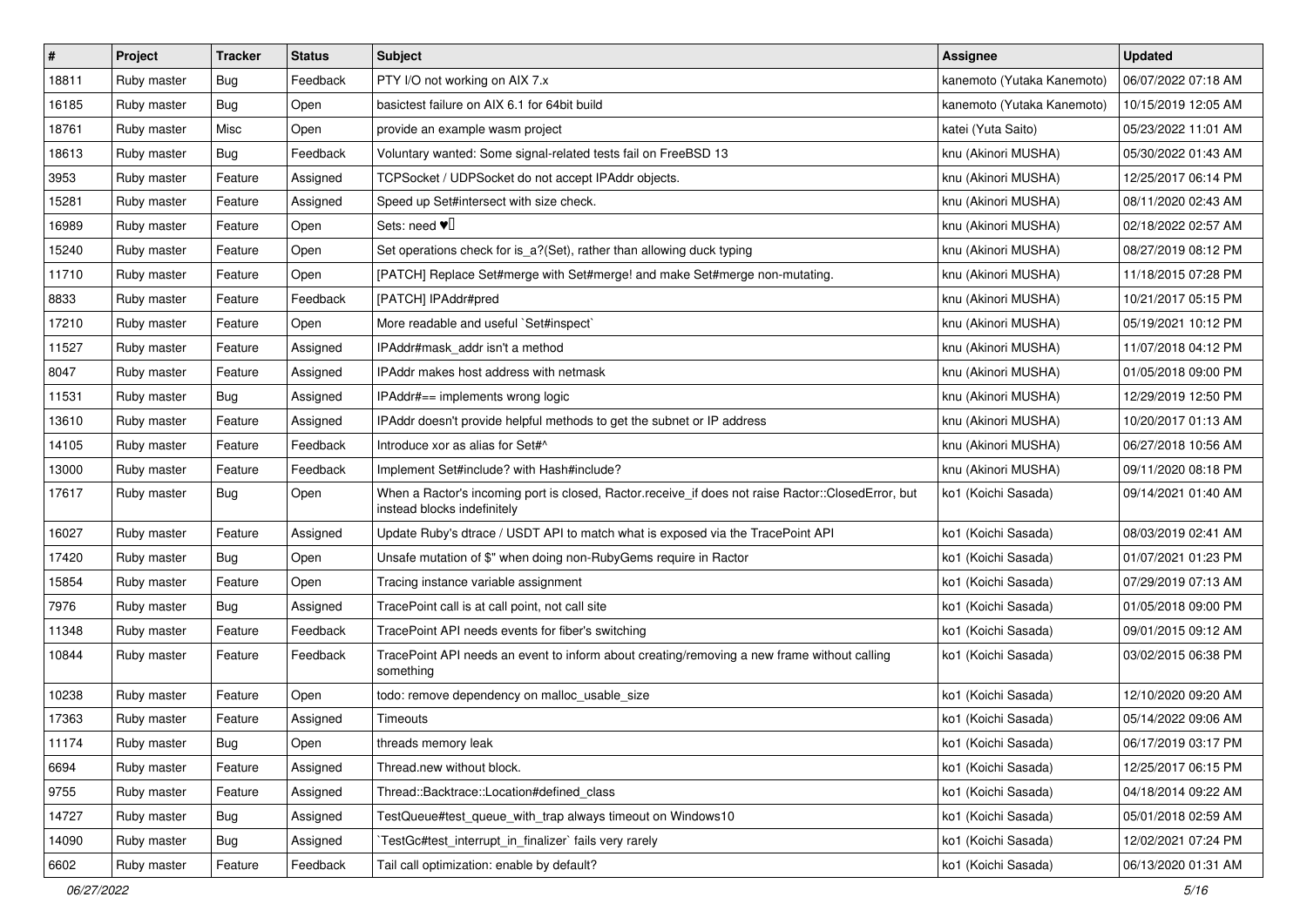| $\vert$ # | Project     | <b>Tracker</b> | <b>Status</b> | <b>Subject</b>                                                                                  | <b>Assignee</b>     | <b>Updated</b>      |
|-----------|-------------|----------------|---------------|-------------------------------------------------------------------------------------------------|---------------------|---------------------|
| 13512     | Ruby master | Feature        | Open          | <b>System Threads</b>                                                                           | ko1 (Koichi Sasada) | 07/14/2017 07:08 AM |
| 4040      | Ruby master | Bug            | Assigned      | SystemStackError with Hash[*a] for Large _a_                                                    | ko1 (Koichi Sasada) | 12/25/2017 06:14 PM |
| 8263      | Ruby master | Feature        | Assigned      | Support discovering yield state of individual Fibers                                            | ko1 (Koichi Sasada) | 12/23/2021 11:40 PM |
| 17196     | Ruby master | <b>Bug</b>     | Assigned      | Segmentation Fault with Socket#close in Ractors                                                 | ko1 (Koichi Sasada) | 03/20/2022 01:52 PM |
| 12607     | Ruby master | Feature        | Feedback      | Ruby needs an atomic integer                                                                    | ko1 (Koichi Sasada) | 01/29/2021 12:28 PM |
| 18464     | Ruby master | Bug            | Assigned      | RUBY_INTERNAL_EVENT_NEWOBJ tracepoint causes an interpreter crash when combined with<br>Ractors | ko1 (Koichi Sasada) | 06/08/2022 08:25 AM |
| 16776     | Ruby master | Bug            | Assigned      | Regression in coverage library                                                                  | ko1 (Koichi Sasada) | 11/24/2021 07:26 AM |
| 8444      | Ruby master | Bug            | Open          | Regexp vars \$~ and friends are not thread local                                                | ko1 (Koichi Sasada) | 07/30/2019 07:38 AM |
| 15802     | Ruby master | Misc           | Open          | Reduce the minimum string buffer size from 127 to 63 bytes                                      | ko1 (Koichi Sasada) | 07/30/2019 04:04 AM |
| 17826     | Ruby master | Bug            | Assigned      | Ractor#take hangs if used in multiple Threads                                                   | ko1 (Koichi Sasada) | 12/15/2021 01:30 PM |
| 17414     | Ruby master | Feature        | Open          | Ractor should allow access to shareable attributes for Modules/Classes                          | ko1 (Koichi Sasada) | 12/21/2020 03:56 PM |
| 18258     | Ruby master | <b>Bug</b>     | Open          | Ractor shareable? can be slow and mutates internal object flags.                                | ko1 (Koichi Sasada) | 10/21/2021 08:58 AM |
| 17678     | Ruby master | <b>Bug</b>     | Assigned      | Ractors do not restart after fork                                                               | ko1 (Koichi Sasada) | 03/09/2021 12:42 AM |
| 17624     | Ruby master | Bug            | Open          | Ractor.receive is not thread-safe                                                               | ko1 (Koichi Sasada) | 09/14/2021 01:40 AM |
| 17998     | Ruby master | Bug            | Assigned      | ractor: process hanging (with ractors initialized, but not being used)                          | ko1 (Koichi Sasada) | 12/02/2021 08:17 PM |
| 17393     | Ruby master | Feature        | Open          | `Ractor::Moved#inspect`                                                                         | ko1 (Koichi Sasada) | 12/21/2020 05:47 PM |
| 17404     | Ruby master | Feature        | Open          | Ractor `move:` API to allow shareability check                                                  | ko1 (Koichi Sasada) | 12/18/2020 09:17 PM |
| 17543     | Ruby master | Bug            | Open          | Ractor isolation broken by 'self' in shareable proc                                             | ko1 (Koichi Sasada) | 01/29/2021 03:06 PM |
| 17679     | Ruby master | Bug            | Assigned      | Ractor incoming channel can consume unlimited resources                                         | ko1 (Koichi Sasada) | 03/26/2021 09:16 AM |
| 18119     | Ruby master | <b>Bug</b>     | Open          | Ractor crashes when instantiating classes                                                       | ko1 (Koichi Sasada) | 09/14/2021 01:42 AM |
| 18024     | Ruby master | <b>Bug</b>     | Assigned      | Ractor crashes when connections are closed in multiple Ractors                                  | ko1 (Koichi Sasada) | 12/14/2021 04:41 PM |
| 17677     | Ruby master | <b>Bug</b>     | Assigned      | Ractor crashes fork when blocking                                                               | ko1 (Koichi Sasada) | 03/09/2021 12:42 AM |
| 17359     | Ruby master | <b>Bug</b>     | Open          | Ractor copy mode is not Ractor-safe                                                             | ko1 (Koichi Sasada) | 12/02/2020 05:42 PM |
| 8725      | Ruby master | Feature        | Feedback      | Possibility to get a signal handler without changing it                                         | ko1 (Koichi Sasada) | 12/25/2017 06:15 PM |
| 18572     | Ruby master | <b>Bug</b>     | Assigned      | Performance regression when invoking refined methods                                            | ko1 (Koichi Sasada) | 02/10/2022 12:48 AM |
| 15263     | Ruby master | Bug            | Open          | [PATCH] vm_trace.c (postponed_job_register): only hit main thread                               | ko1 (Koichi Sasada) | 10/27/2018 11:35 PM |
| 2294      | Ruby master | Feature        | Assigned      | [PATCH] ruby_bind_stack() to embed Ruby in coroutine                                            | ko1 (Koichi Sasada) | 01/05/2018 09:00 PM |
| 10423     | Ruby master | Feature        | Open          | [PATCH] opt_str_lit*: avoid literal string allocations                                          | ko1 (Koichi Sasada) | 01/05/2018 09:01 PM |
| 14859     | Ruby master | Feature        | Open          | [PATCH] implement Timeout in VM                                                                 | ko1 (Koichi Sasada) | 07/22/2018 07:42 AM |
| 14813     | Ruby master | Feature        | Open          | [PATCH] gc.c: make gc_enter+gc_exit pairs dtrace probes, too                                    | ko1 (Koichi Sasada) | 12/17/2018 07:42 AM |
| 17667     | Ruby master | Bug            | Open          | Module#name needs synchronization                                                               | ko1 (Koichi Sasada) | 03/02/2021 07:31 AM |
| 17513     | Ruby master | <b>Bug</b>     | Open          | Methods of shareable objects and UnboundMethods should be shareable                             | ko1 (Koichi Sasada) | 01/06/2021 08:53 PM |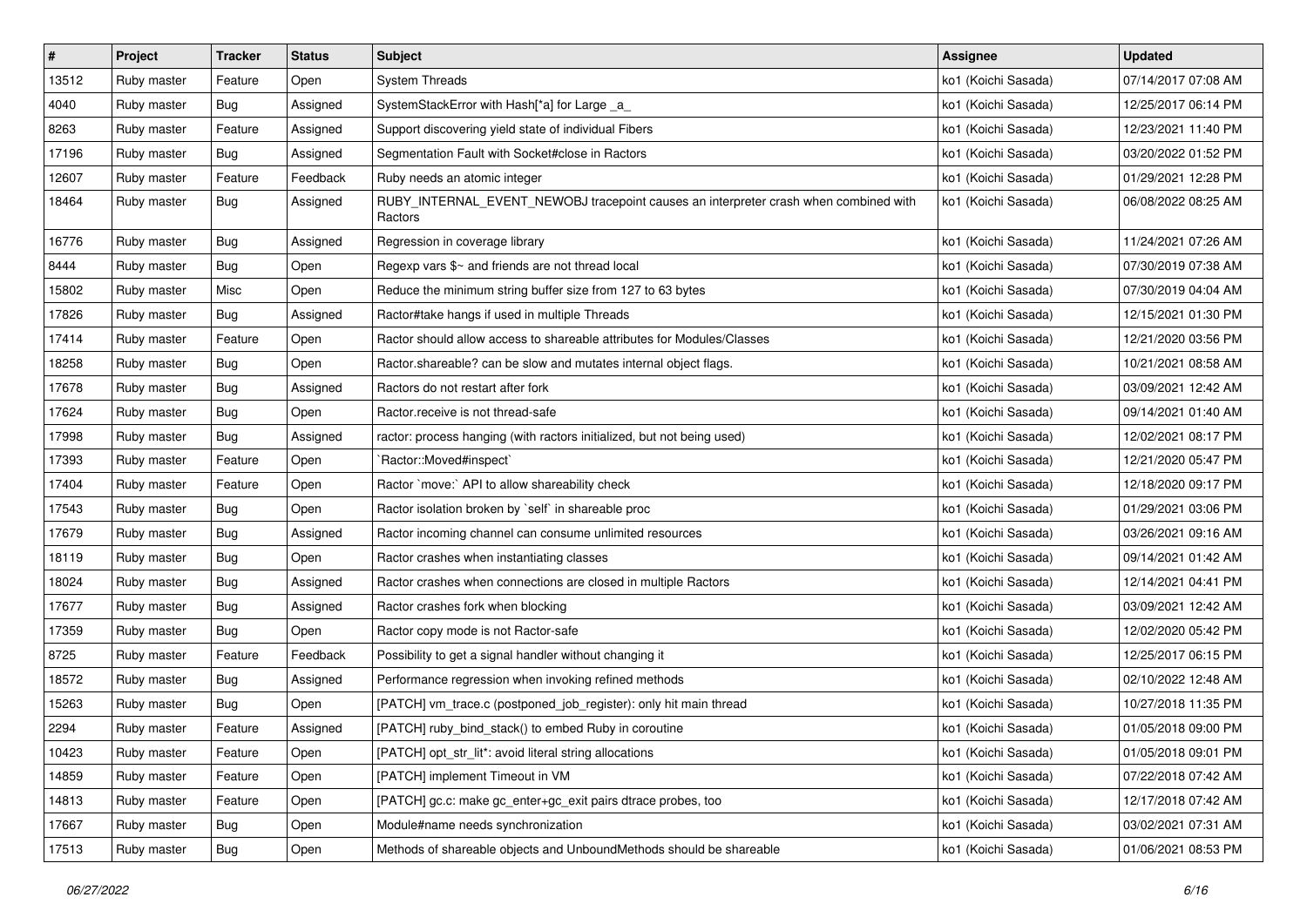| $\pmb{\#}$ | Project     | <b>Tracker</b> | <b>Status</b> | <b>Subject</b>                                                                                                            | <b>Assignee</b>          | <b>Updated</b>      |
|------------|-------------|----------------|---------------|---------------------------------------------------------------------------------------------------------------------------|--------------------------|---------------------|
| 18553      | Ruby master | <b>Bug</b>     | Open          | Memory leak on compiling method call with kwargs                                                                          | ko1 (Koichi Sasada)      | 03/23/2022 09:34 PM |
| 15878      | Ruby master | Feature        | Assigned      | Make exit faster by not running GC                                                                                        | ko1 (Koichi Sasada)      | 07/29/2019 07:48 AM |
| 17884      | Ruby master | Feature        | Open          | locindex for profiling tools                                                                                              | ko1 (Koichi Sasada)      | 05/24/2021 04:17 PM |
| 17593      | Ruby master | Feature        | Assigned      | load_iseq_eval should override the ISeq path                                                                              | ko1 (Koichi Sasada)      | 02/16/2021 08:27 AM |
| 16819      | Ruby master | Bug            | Assigned      | Line reporting off by one when reporting line of a hash?                                                                  | ko1 (Koichi Sasada)      | 06/16/2020 05:57 PM |
| 16124      | Ruby master | Misc           | Assigned      | Let the transient heap belong to objspace                                                                                 | ko1 (Koichi Sasada)      | 11/18/2019 08:48 AM |
| 14492      | Ruby master | Feature        | Open          | iseq loading + caching should be in core                                                                                  | ko1 (Koichi Sasada)      | 12/10/2020 08:53 AM |
| 10009      | Ruby master | Bug            | Open          | IO operation is 10x slower in multi-thread environment                                                                    | ko1 (Koichi Sasada)      | 05/21/2015 07:19 AM |
| 13388      | Ruby master | Feature        | Assigned      | gc.c: Add GC.get_parameters and .set_parameters                                                                           | ko1 (Koichi Sasada)      | 03/30/2017 10:52 AM |
| 17516      | Ruby master | Bug            | Assigned      | forking in a ractor causes Ruby to crash                                                                                  | ko1 (Koichi Sasada)      | 11/30/2021 05:26 AM |
| 14607      | Ruby master | <b>Bug</b>     | Assigned      | Fix use of the rb_profile_frames start parameter                                                                          | ko1 (Koichi Sasada)      | 06/09/2022 06:12 AM |
| 15778      | Ruby master | Feature        | Open          | Expose an API to pry-open the stack frames in Ruby                                                                        | ko1 (Koichi Sasada)      | 08/29/2019 06:24 AM |
| 10932      | Ruby master | Feature        | Open          | Enabling allocation tracing as early as possible                                                                          | ko1 (Koichi Sasada)      | 06/13/2015 07:54 AM |
| 15315      | Ruby master | <b>Bug</b>     | Open          | ec_switch can still lose interrupts                                                                                       | ko1 (Koichi Sasada)      | 11/20/2018 09:32 AM |
| 3731       | Ruby master | Feature        | Assigned      | Easier Embedding API for Ruby                                                                                             | ko1 (Koichi Sasada)      | 12/25/2017 06:14 PM |
| 15939      | Ruby master | Feature        | Assigned      | Dump symbols reference to their fstr in ObjectSpace.dump()                                                                | ko1 (Koichi Sasada)      | 08/08/2019 09:38 PM |
| 12020      | Ruby master | Feature        | Assigned      | Documenting Ruby memory model                                                                                             | ko1 (Koichi Sasada)      | 12/23/2021 11:40 PM |
| 11808      | Ruby master | Bug            | Open          | Different behavior between Enumerable#grep and Array#grep                                                                 | ko1 (Koichi Sasada)      | 10/26/2020 04:36 AM |
| 17531      | Ruby master | <b>Bug</b>     | Open          | did_you_mean` not Ractor friendly                                                                                         | ko1 (Koichi Sasada)      | 01/29/2021 08:48 AM |
| 17502      | Ruby master | Misc           | Open          | C vs Ruby                                                                                                                 | ko1 (Koichi Sasada)      | 12/02/2021 07:53 PM |
| 6695       | Ruby master | Feature        | Assigned      | Configuration for Thread/Fiber creation                                                                                   | ko1 (Koichi Sasada)      | 12/25/2017 06:15 PM |
| 14394      | Ruby master | Feature        | Open          | Class.descendants                                                                                                         | ko1 (Koichi Sasada)      | 01/20/2022 10:46 PM |
| 13252      | Ruby master | Feature        | Assigned      | C API for creating strings without copying                                                                                | ko1 (Koichi Sasada)      | 04/17/2017 07:22 AM |
| 15499      | Ruby master | <b>Bug</b>     | Assigned      | Breaking behavior on ruby 2.6: rb_thread_call_without_gvl doesn't invoke unblock_function when<br>used on the main thread | ko1 (Koichi Sasada)      | 01/05/2021 02:24 AM |
| 13821      | Ruby master | Feature        | Assigned      | Allow fibers to be resumed across threads                                                                                 | ko1 (Koichi Sasada)      | 02/15/2019 10:09 AM |
| 8576       | Ruby master | Feature        | Assigned      | Add optimized method type for constant value methods                                                                      | ko1 (Koichi Sasada)      | 12/25/2017 06:15 PM |
| 8960       | Ruby master | Feature        | Assigned      | Add Exception#backtrace_locations                                                                                         | ko1 (Koichi Sasada)      | 11/25/2016 02:15 PM |
| 18275      | Ruby master | Feature        | Open          | Add an option to define method to not capture the surrounding environment                                                 | ko1 (Koichi Sasada)      | 12/03/2021 02:34 PM |
| 17676      | Ruby master | <b>Bug</b>     | Assigned      | Accessing ENV from Ractor raises IsolationError                                                                           | ko1 (Koichi Sasada)      | 03/09/2021 02:37 AM |
| 11269      | Ruby master | Bug            | Assigned      | ruby_init_setproctitle() should be called before require_libraries()                                                      | kosaki (Motohiro KOSAKI) | 06/17/2015 03:01 AM |
| 13697      | Ruby master | Feature        | Open          | [PATCH]: futex based thread primitives                                                                                    | kosaki (Motohiro KOSAKI) | 01/28/2018 11:41 PM |
| 4464       | Ruby master | Feature        | Assigned      | [PATCH] add Fcntl::Flock object for easier use of POSIX file locks                                                        | kosaki (Motohiro KOSAKI) | 12/25/2017 06:14 PM |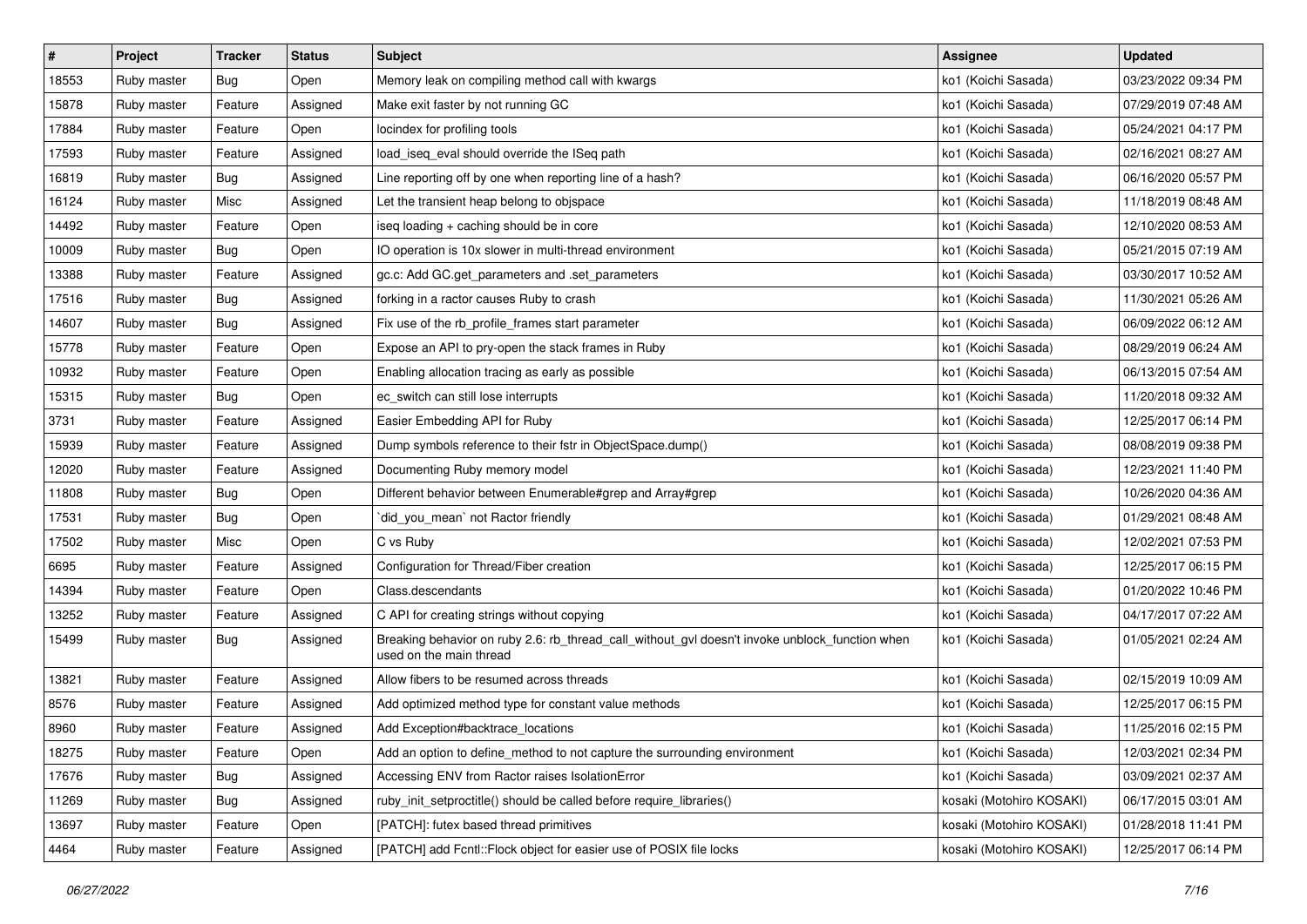| $\vert$ # | Project     | <b>Tracker</b> | <b>Status</b> | <b>Subject</b>                                                                                | <b>Assignee</b>                     | <b>Updated</b>      |
|-----------|-------------|----------------|---------------|-----------------------------------------------------------------------------------------------|-------------------------------------|---------------------|
| 7086      | Ruby master | Feature        | Assigned      | Condition Variable#wait has meaningless return value                                          | kosaki (Motohiro KOSAKI)            | 12/25/2017 06:15 PM |
| 18034     | Ruby master | Bug            | Assigned      | Segmentation fault fiddle with `--enable-bundled-libffi` and macOS                            | kou (Kouhei Sutou)                  | 11/30/2021 07:39 AM |
| 17478     | Ruby master | Bug            | Assigned      | Ruby3.0 is slower than Ruby2.7.2 when parsing a large CSV file                                | kou (Kouhei Sutou)                  | 11/24/2021 05:12 AM |
| 7859      | Ruby master | <b>Bug</b>     | Assigned      | Readline: Incorrect arrow key behavior in vi_editing_mode insert mode with Readline 6.2       | kouji (Kouji Takao)                 | 12/25/2017 06:15 PM |
| 8782      | Ruby master | <b>Bug</b>     | Assigned      | Don't set rl_getc_function on editline                                                        | kouji (Kouji Takao)                 | 01/05/2018 09:00 PM |
| 17355     | Ruby master | Feature        | Assigned      | Using same set of names in or-patterns (pattern matching with $Foo(x)   Bar(x)$ )             | ktsj (Kazuki Tsujimoto)             | 09/13/2021 09:11 AM |
| 15918     | Ruby master | Feature        | Open          | Pattern matching for Set                                                                      | ktsj (Kazuki Tsujimoto)             | 07/29/2019 08:12 AM |
| 15881     | Ruby master | Feature        | Open          | Optimize deconstruct in pattern matching                                                      | ktsj (Kazuki Tsujimoto)             | 12/25/2019 04:28 AM |
| 18773     | Ruby master | Feature        | Assigned      | deconstruct to receive a range                                                                | ktsj (Kazuki Tsujimoto)             | 06/24/2022 07:21 AM |
| 18408     | Ruby master | Feature        | Assigned      | Allow pattern match to set instance variables                                                 | ktsj (Kazuki Tsujimoto)             | 01/26/2022 07:07 PM |
| 18194     | Ruby master | Feature        | Open          | No easy way to format exception messages per thread/fiber scheduler context.                  | mame (Yusuke Endoh)                 | 09/29/2021 10:10 AM |
| 4247      | Ruby master | Feature        | Assigned      | New features for Array#sample, Array#choice                                                   | mame (Yusuke Endoh)                 | 12/25/2017 06:14 PM |
| 14244     | Ruby master | Feature        | Open          | Better error messages for scripts with non-matching end statements                            | mame (Yusuke Endoh)                 | 11/29/2018 08:57 AM |
| 18564     | Ruby master | Feature        | Open          | Add Exception#detailed message                                                                | mame (Yusuke Endoh)                 | 02/01/2022 08:06 PM |
| 12676     | Ruby master | Feature        | Assigned      | Significant performance increase, and code conciseness, for prime division method in prime.rb | marcandre (Marc-Andre<br>Lafortune) | 11/18/2016 03:46 PM |
| 8223      | Ruby master | Feature        | Open          | Make Matrix more omnivorous.                                                                  | marcandre (Marc-Andre<br>Lafortune) | 04/09/2013 03:42 AM |
| 15815     | Ruby master | Feature        | Open          | Add option to raise NoMethodError for OpenStruct                                              | marcandre (Marc-Andre<br>Lafortune) | 09/28/2020 02:11 AM |
| 14116     | Ruby master | Feature        | Feedback      | Add Matrix #exponentiate method as Matlab's exp                                               | marcandre (Marc-Andre<br>Lafortune) | 11/20/2017 06:52 AM |
| 9347      | Ruby master | Feature        | Open          | Accept non callable argument to detect                                                        | marcandre (Marc-Andre<br>Lafortune) | 01/05/2018 09:00 PM |
| 6256      | Ruby master | Feature        | Feedback      | Slightly improve ruby_qsort performance                                                       | MartinBosslet (Martin Bosslet)      | 01/10/2019 01:51 PM |
| 8061      | Ruby master | Feature        | Open          | 000000000000000                                                                               | matz (Yukihiro Matsumoto)           | 12/25/2017 06:15 PM |
| 9816      | Ruby master | Feature        | Assigned      | 00000000000000000000                                                                          | matz (Yukihiro Matsumoto)           | 10/28/2014 08:29 AM |
| 15764     | Ruby master | <b>Bug</b>     | Open          | Whitespace and control characters should not be permitted in tokens                           | matz (Yukihiro Matsumoto)           | 04/22/2019 07:48 AM |
| 5673      | Ruby master | Feature        | Feedback      | undef_method probably doesn't need to raise an error                                          | matz (Yukihiro Matsumoto)           | 12/25/2017 06:15 PM |
| 8478      | Ruby master | Feature        | Open          | The hash returned by Enumerable#group_by should have an empty array for its default value     | matz (Yukihiro Matsumoto)           | 06/04/2013 03:56 PM |
| 4592      | Ruby master | Feature        | Assigned      | Tempfile0000000                                                                               | matz (Yukihiro Matsumoto)           | 12/25/2017 06:14 PM |
| 10064     | Ruby master | Feature        | Feedback      | &:symbol in when clause                                                                       | matz (Yukihiro Matsumoto)           | 01/05/2018 09:01 PM |
| 7795      | Ruby master | Feature        | Open          | Symbol.defined? and/or to_existing_symbol                                                     | matz (Yukihiro Matsumoto)           | 12/25/2017 06:15 PM |
| 5825      | Ruby master | Feature        | Assigned      | Sweet instance var assignment in the object initializer                                       | matz (Yukihiro Matsumoto)           | 12/10/2020 08:53 AM |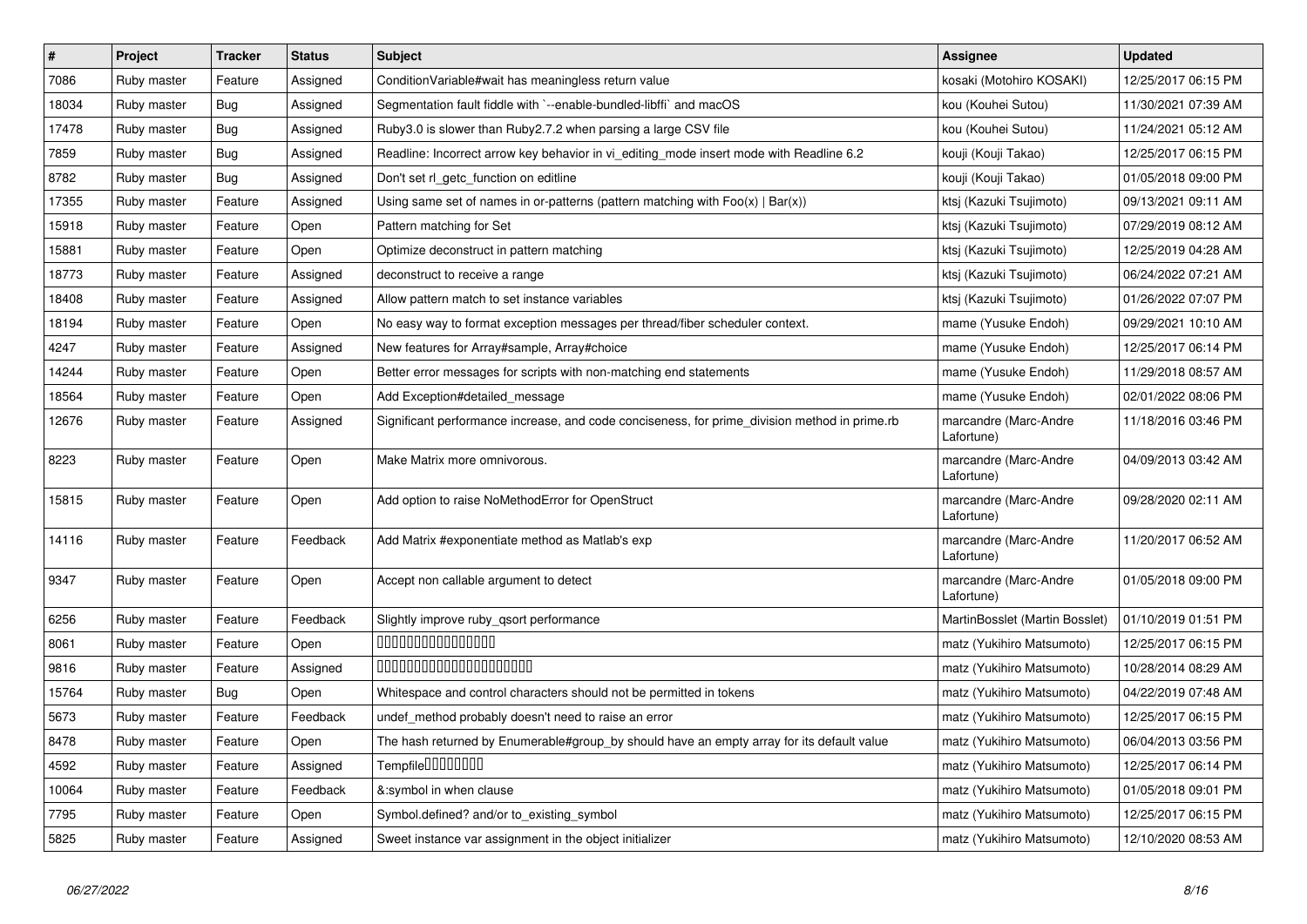| $\#$  | Project     | Tracker    | <b>Status</b> | <b>Subject</b>                                                                                                                   | <b>Assignee</b>           | <b>Updated</b>      |
|-------|-------------|------------|---------------|----------------------------------------------------------------------------------------------------------------------------------|---------------------------|---------------------|
| 6806  | Ruby master | Feature    | Feedback      | Support functional programming: forbid instance/class variables for ModuleName::method_name,<br>allow for ModuleName.method_name | matz (Yukihiro Matsumoto) | 12/10/2020 08:53 AM |
| 12861 | Ruby master | Feature    | Feedback      | super in a block can be either lexically or dynamically scoped depending on how the block is invoked                             | matz (Yukihiro Matsumoto) | 12/21/2016 05:20 PM |
| 7349  | Ruby master | Feature    | Assigned      | Struct#inspect needs more meaningful output                                                                                      | matz (Yukihiro Matsumoto) | 12/25/2017 06:15 PM |
| 5558  | Ruby master | Feature    | Assigned      | String#% strange arity errors                                                                                                    | matz (Yukihiro Matsumoto) | 12/25/2017 06:15 PM |
| 6802  | Ruby master | Feature    | Assigned      | String#scan should have equivalent yielding MatchData                                                                            | matz (Yukihiro Matsumoto) | 12/25/2017 06:15 PM |
| 12745 | Ruby master | Feature    | Feedback      | String#(g)sub(!) should pass a MatchData to the block, not a String                                                              | matz (Yukihiro Matsumoto) | 11/03/2021 11:46 PM |
| 13303 | Ruby master | Feature    | Feedback      | String#any? as !String#empty?                                                                                                    | matz (Yukihiro Matsumoto) | 02/23/2021 05:14 PM |
| 11028 | Ruby master | Feature    | Assigned      | standalone running single file ( zipped archives of ruby code) running **without installation** using<br>" gem install'          | matz (Yukihiro Matsumoto) | 04/04/2015 01:44 AM |
| 12075 | Ruby master | Feature    | Feedback      | some container#nonempty?                                                                                                         | matz (Yukihiro Matsumoto) | 10/07/2021 03:11 AM |
| 6841  | Ruby master | Feature    | Assigned      | Shorthand for Assigning Return Value of Method to Self                                                                           | matz (Yukihiro Matsumoto) | 12/10/2020 08:53 AM |
| 7511  | Ruby master | Feature    | Feedback      | short-circuiting logical implication operator                                                                                    | matz (Yukihiro Matsumoto) | 12/10/2020 08:55 AM |
| 16992 | Ruby master | Feature    | Open          | Sets: officially ordered                                                                                                         | matz (Yukihiro Matsumoto) | 09/03/2020 02:08 PM |
| 5741  | Ruby master | Feature    | Assigned      | Secure Erasure of Passwords                                                                                                      | matz (Yukihiro Matsumoto) | 12/25/2017 06:15 PM |
| 6367  | Ruby master | Feature    | Feedback      | #same? for Enumerable                                                                                                            | matz (Yukihiro Matsumoto) | 12/25/2017 06:15 PM |
| 8232  | Ruby master | Feature    | Open          | Rudiments of abstract algebra in Ruby                                                                                            | matz (Yukihiro Matsumoto) | 04/09/2013 01:47 AM |
| 6219  | Ruby master | Feature    | Feedback      | Return value of Hash#store                                                                                                       | matz (Yukihiro Matsumoto) | 12/10/2020 08:46 AM |
| 7848  | Ruby master | Feature    | Open          | Restore default state for core ruby objects                                                                                      | matz (Yukihiro Matsumoto) | 12/25/2017 06:15 PM |
| 5643  | Ruby master | Feature    | Assigned      | require/load options and binding option                                                                                          | matz (Yukihiro Matsumoto) | 12/25/2017 06:15 PM |
| 6445  | Ruby master | Feature    | Assigned      | request for default length/position on string index                                                                              | matz (Yukihiro Matsumoto) | 12/25/2017 06:15 PM |
| 10287 | Ruby master | Feature    | Open          | rename COLON3 to COLON2_HEAD.                                                                                                    | matz (Yukihiro Matsumoto) | 07/27/2021 09:34 AM |
| 10541 | Ruby master | Misc       | Open          | Remove shorthand string interpolation syntax                                                                                     | matz (Yukihiro Matsumoto) | 10/08/2015 05:44 PM |
| 7702  | Ruby master | Feature    | Open          | Remove Proc#binding                                                                                                              | matz (Yukihiro Matsumoto) | 07/15/2019 07:39 PM |
| 6354  | Ruby master | Feature    | Assigned      | Remove escape (break/return/redo/next support) from class/module scope                                                           | matz (Yukihiro Matsumoto) | 12/25/2017 06:15 PM |
| 15445 | Ruby master | Feature    | Open          | Reject '.123' in Float() method                                                                                                  | matz (Yukihiro Matsumoto) | 01/10/2019 07:59 AM |
| 11704 | Ruby master | <b>Bug</b> | Assigned      | Refinements only get "used" once in loop                                                                                         | matz (Yukihiro Matsumoto) | 04/14/2016 02:45 AM |
| 13129 | Ruby master | Feature    | Assigned      | Refinements cannot refine method_missing and respond_to_missing?                                                                 | matz (Yukihiro Matsumoto) | 07/03/2021 10:45 PM |
| 9704  | Ruby master | Feature    | Open          | Refinements as files instead of modules                                                                                          | matz (Yukihiro Matsumoto) | 10/11/2016 06:36 PM |
| 15723 | Ruby master | Misc       | Feedback      | Reconsider numbered parameters                                                                                                   | matz (Yukihiro Matsumoto) | 10/03/2019 07:16 PM |
| 7580  | Ruby master | Feature    | Assigned      | Range translation                                                                                                                | matz (Yukihiro Matsumoto) | 06/11/2018 09:51 AM |
| 6317  | Ruby master | Feature    | Assigned      |                                                                                                                                  | matz (Yukihiro Matsumoto) | 12/25/2017 06:15 PM |
| 11518 | Ruby master | Feature    | Open          | Queue enhancement - promote! and promote_all!                                                                                    | matz (Yukihiro Matsumoto) | 09/17/2015 08:40 PM |
| 11517 | Ruby master | Feature    | Open          | Queue enhancement - conditional pop                                                                                              | matz (Yukihiro Matsumoto) | 09/17/2015 09:02 PM |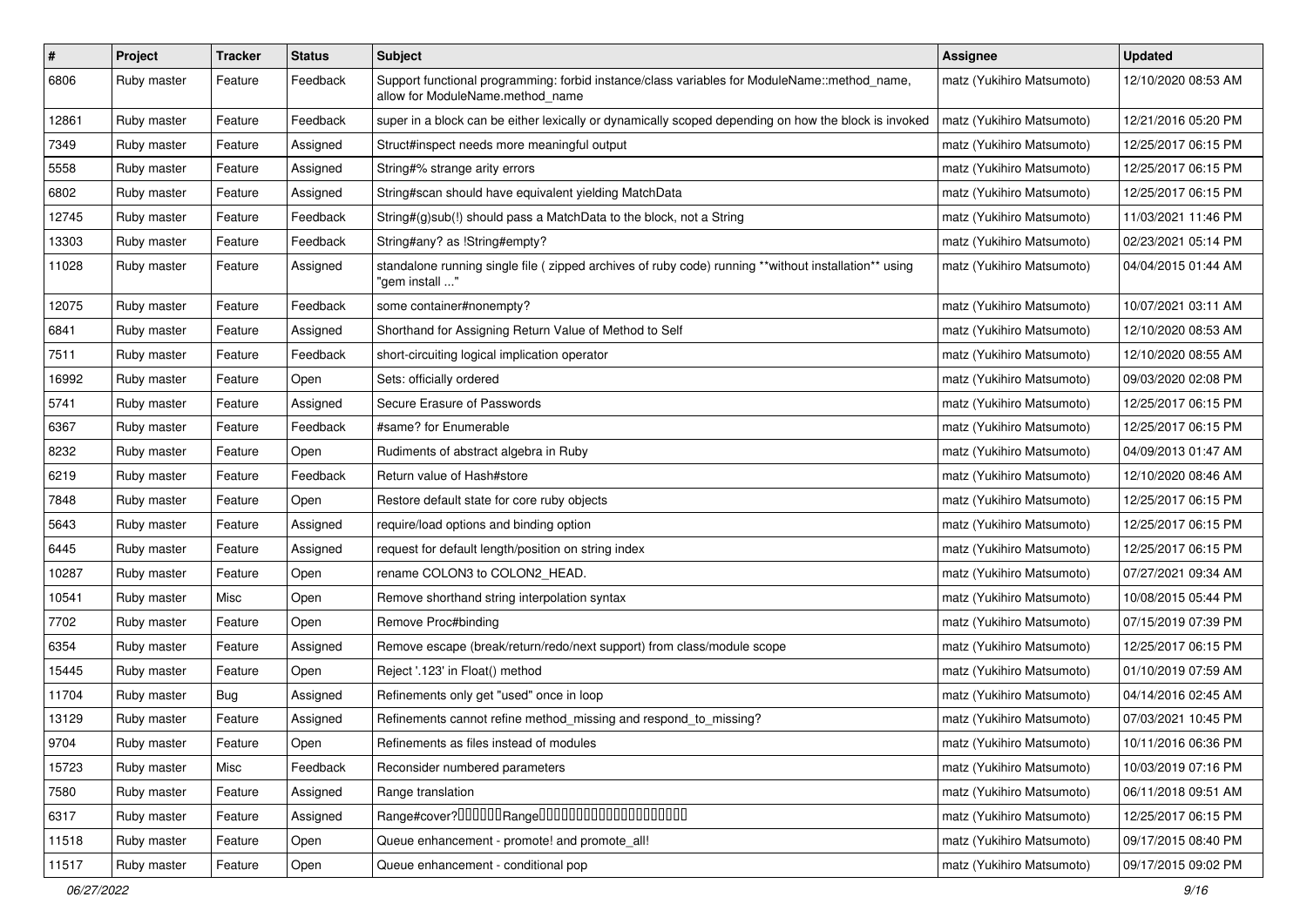| $\sharp$ | Project     | <b>Tracker</b> | <b>Status</b> | <b>Subject</b>                                                                                                   | <b>Assignee</b>           | <b>Updated</b>      |
|----------|-------------|----------------|---------------|------------------------------------------------------------------------------------------------------------------|---------------------------|---------------------|
| 5781     | Ruby master | Feature        | Assigned      | Query attributes (attribute methods ending in `?` mark)                                                          | matz (Yukihiro Matsumoto) | 01/10/2020 06:34 AM |
| 14397    | Ruby master | Feature        | Assigned      | public, protected and private should return their arguments instead of self                                      | matz (Yukihiro Matsumoto) | 12/10/2018 07:08 AM |
| 8164     | Ruby master | Feature        | Assigned      | Public/Private                                                                                                   | matz (Yukihiro Matsumoto) | 12/10/2020 08:50 AM |
| 4824     | Ruby master | Feature        | Assigned      | Provide method Kernel#executed?                                                                                  | matz (Yukihiro Matsumoto) | 03/05/2018 04:57 AM |
| 6648     | Ruby master | Feature        | Assigned      | Provide a standard API for retrieving all command-line flags passed to Ruby                                      | matz (Yukihiro Matsumoto) | 12/25/2017 06:15 PM |
| 8271     | Ruby master | Feature        | Assigned      | Proposal for moving to a more visible, formal process for feature requests                                       | matz (Yukihiro Matsumoto) | 12/23/2021 11:40 PM |
| 16461    | Ruby master | Feature        | Assigned      | Proc#using                                                                                                       | matz (Yukihiro Matsumoto) | 12/10/2020 09:10 AM |
| 5007     | Ruby master | Feature        | Assigned      | Proc#call_under: Unifying instance_eval and instance_exec                                                        | matz (Yukihiro Matsumoto) | 04/19/2018 07:57 AM |
| 11735    | Ruby master | Feature        | Open          | Porting String#squish and String#squish! from Ruby on Rails' Active Support                                      | matz (Yukihiro Matsumoto) | 06/24/2016 08:02 AM |
| 6697     | Ruby master | Feature        | Feedback      | [PATCH] Add Kernel#Symbol conversion method like String(), Array() etc.                                          | matz (Yukihiro Matsumoto) | 12/25/2017 06:15 PM |
| 11816    | Ruby master | Feature        | Assigned      | Partial safe navigation operator                                                                                 | matz (Yukihiro Matsumoto) | 04/14/2020 08:02 AM |
| 6817     | Ruby master | Feature        | Open          | Partial application                                                                                              | matz (Yukihiro Matsumoto) | 12/25/2017 06:15 PM |
| 9614     | Ruby master | Feature        | Open          | ordering of non-Hash items which use st_ internally                                                              | matz (Yukihiro Matsumoto) | 01/05/2018 09:00 PM |
| 17288    | Ruby master | Feature        | Open          | Optimize __ send__ call with a literal method name                                                               | matz (Yukihiro Matsumoto) | 10/30/2020 12:17 AM |
| 17291    | Ruby master | Feature        | Assigned      | Optimize send call                                                                                               | matz (Yukihiro Matsumoto) | 01/12/2021 05:47 AM |
| 6739     | Ruby master | Feature        | Feedback      | One-line rescue statement should support specifying an exception class                                           | matz (Yukihiro Matsumoto) | 05/18/2016 12:42 AM |
| 8804     | Ruby master | Feature        | Open          | ONCE syntax                                                                                                      | matz (Yukihiro Matsumoto) | 01/04/2020 08:26 PM |
| 8663     | Ruby master | Feature        | Open          | Officialy alias ArgumentError to ArgError                                                                        | matz (Yukihiro Matsumoto) | 08/09/2013 07:42 PM |
| 5521     | Ruby master | Feature        | Feedback      | Numeric#rational? <sup>[]</sup> Numeric#complex? <sup>[]</sup> Numeric#float? <sup>[10]</sup>                    | matz (Yukihiro Matsumoto) | 12/10/2020 08:49 AM |
| 5514     | Ruby master | Feature        | Feedback      | Numeric III quotient I quotrem IIII                                                                              | matz (Yukihiro Matsumoto) | 12/10/2020 08:49 AM |
| 17184    | Ruby master | Feature        | Open          | No stdlib function to perform simple string replacement                                                          | matz (Yukihiro Matsumoto) | 02/23/2021 09:27 PM |
| 4521     | Ruby master | Feature        | Assigned      | NoMethodError#message may take very long to execute                                                              | matz (Yukihiro Matsumoto) | 12/25/2017 06:14 PM |
| 6293     | Ruby master | Feature        | Assigned      | new queue / blocking queues                                                                                      | matz (Yukihiro Matsumoto) | 12/25/2017 06:15 PM |
| 5749     | Ruby master | Feature        | Assigned      | new method String#match_all needed                                                                               | matz (Yukihiro Matsumoto) | 12/25/2017 06:15 PM |
| 5389     | Ruby master | Feature        | Assigned      | New method Enumerator#iterate                                                                                    | matz (Yukihiro Matsumoto) | 12/25/2017 06:15 PM |
| 6596     | Ruby master | Feature        | Assigned      | New method `Array#indexes`                                                                                       | matz (Yukihiro Matsumoto) | 07/29/2020 01:41 AM |
| 5445     | Ruby master | Feature        | Assigned      | Need RUBYOPT -r before ARGV -r                                                                                   | matz (Yukihiro Matsumoto) | 12/25/2017 06:15 PM |
| 8026     | Ruby master | Feature        | Feedback      | Need Module#prepended_modules                                                                                    | matz (Yukihiro Matsumoto) | 01/16/2020 06:12 AM |
| 11779    | Ruby master | Bug            | Feedback      | Module#using does not make sense as a method                                                                     | matz (Yukihiro Matsumoto) | 06/17/2021 09:58 AM |
| 15837    | Ruby master | Feature        | Open          | Module#name_components                                                                                           | matz (Yukihiro Matsumoto) | 05/08/2019 10:29 AM |
| 5628     | Ruby master | Feature        | Feedback      | Module#basename                                                                                                  | matz (Yukihiro Matsumoto) | 08/29/2020 05:01 PM |
| 6810     | Ruby master | Feature        | Assigned      | module A::B; end` is not equivalent to `module A; module B; end; end` with respect to constant<br>lookup (scope) | matz (Yukihiro Matsumoto) | 12/10/2020 09:22 AM |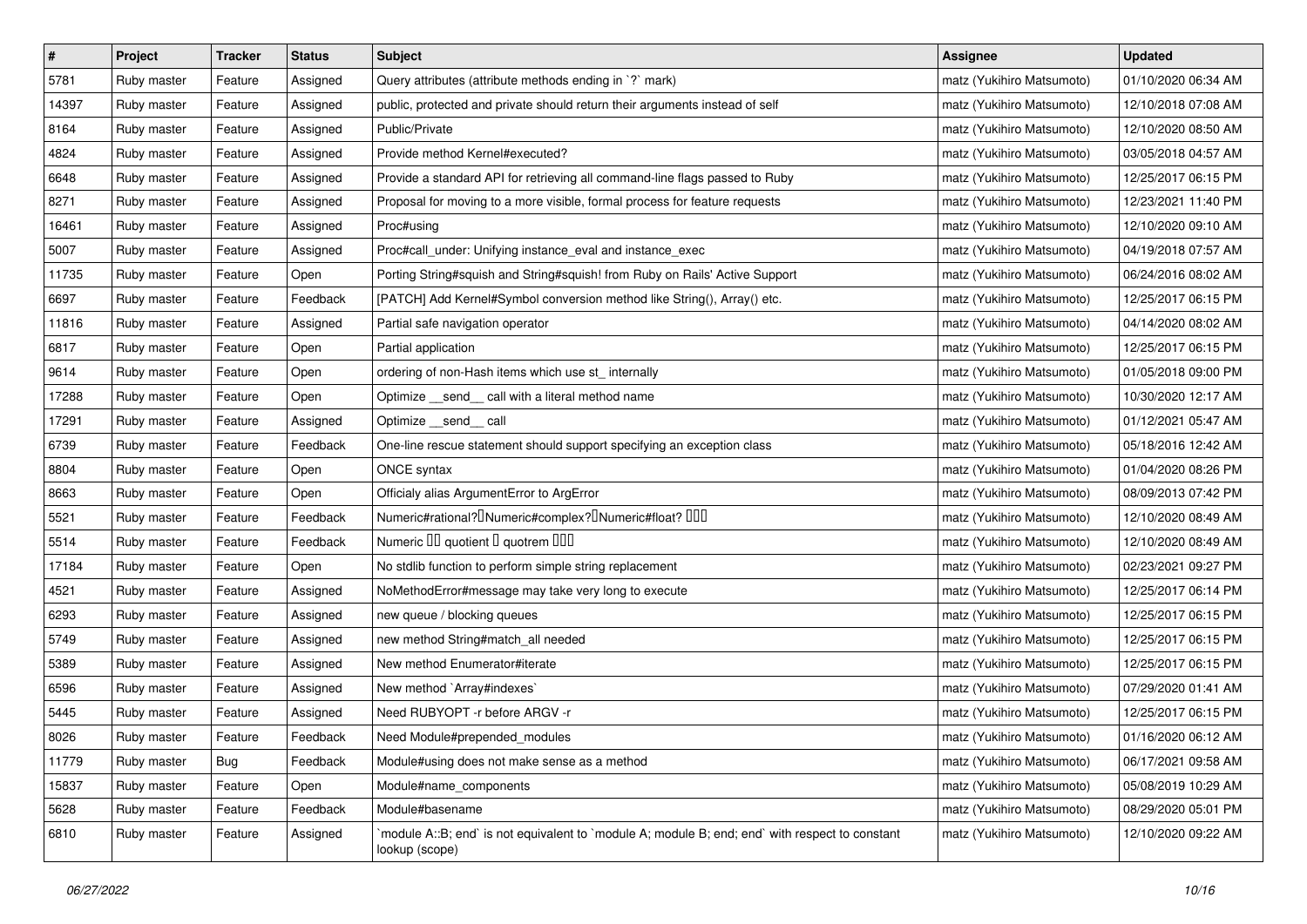| $\vert$ # | Project     | <b>Tracker</b> | <b>Status</b> | Subject                                                                            | <b>Assignee</b>           | <b>Updated</b>      |
|-----------|-------------|----------------|---------------|------------------------------------------------------------------------------------|---------------------------|---------------------|
| 11087     | Ruby master | Feature        | Feedback      | Method to retrieve {local, global, instance} variables as a Hash                   | matz (Yukihiro Matsumoto) | 06/12/2015 09:13 AM |
| 9768      | Ruby master | Feature        | Assigned      | Method that is visible only within a certain module/class                          | matz (Yukihiro Matsumoto) | 04/25/2014 06:43 AM |
| 11882     | Ruby master | Feature        | Open          | Map or NamedMap                                                                    | matz (Yukihiro Matsumoto) | 01/17/2021 01:31 PM |
| 8365      | Ruby master | Feature        | Feedback      | Make variables objects                                                             | matz (Yukihiro Matsumoto) | 08/19/2016 07:21 PM |
| 7503      | Ruby master | Feature        | Assigned      | make timeout.rb async-interrupt safe by default                                    | matz (Yukihiro Matsumoto) | 12/25/2017 06:15 PM |
| 8371      | Ruby master | Feature        | Feedback      | Make some enumerators mimic arrays                                                 | matz (Yukihiro Matsumoto) | 06/02/2013 04:11 PM |
| 9123      | Ruby master | Feature        | Open          | Make Numeric#nonzero? behavior consistent with Numeric#zero?                       | matz (Yukihiro Matsumoto) | 06/11/2019 12:55 PM |
| 11627     | Ruby master | Feature        | Open          | make `nonzero` an alias of `nonzero?`                                              | matz (Yukihiro Matsumoto) | 12/23/2021 11:43 PM |
| 10498     | Ruby master | Feature        | Open          | Make `loop` yield a counter                                                        | matz (Yukihiro Matsumoto) | 01/05/2018 09:01 PM |
| 6413      | Ruby master | Feature        | Assigned      | Make Dir.entries default to Dir.entries(Dir.pwd)                                   | matz (Yukihiro Matsumoto) | 12/25/2017 06:15 PM |
| 7604      | Ruby master | Feature        | Open          | Make === comparison operator ability to delegate comparison to an argument         | matz (Yukihiro Matsumoto) | 12/25/2017 06:15 PM |
| 6251      | Ruby master | Feature        | Feedback      | Magic comments for compile options                                                 | matz (Yukihiro Matsumoto) | 08/21/2015 11:47 PM |
| 9602      | Ruby master | Feature        | Feedback      | Logic with `Enumerable#grep`                                                       | matz (Yukihiro Matsumoto) | 12/01/2019 05:23 PM |
| 14927     | Ruby master | Feature        | Open          | Loading multiple files at once                                                     | matz (Yukihiro Matsumoto) | 09/18/2018 12:38 AM |
| 7548      | Ruby master | Feature        | Open          | Load and Require Callbacks                                                         | matz (Yukihiro Matsumoto) | 12/25/2017 06:15 PM |
| 14609     | Ruby master | Feature        | Open          | Let `Kernel#p` without an argument print the receiver                              | matz (Yukihiro Matsumoto) | 02/08/2020 08:43 PM |
| 5456      | Ruby master | Feature        | Assigned      | kernel#syscall() should be removed.                                                | matz (Yukihiro Matsumoto) | 12/10/2020 08:46 AM |
| 15112     | Ruby master | Feature        | Open          | Introducing the short form of `STDERR.puts expr.inspect`.                          | matz (Yukihiro Matsumoto) | 10/12/2018 02:02 AM |
| 8096      | Ruby master | Feature        | Feedback      | introduce Time.current_timestamp                                                   | matz (Yukihiro Matsumoto) | 12/23/2021 11:40 PM |
| 14128     | Ruby master | Feature        | Open          | Introduce Hash#delete default value                                                | matz (Yukihiro Matsumoto) | 11/25/2017 04:41 PM |
| 9070      | Ruby master | Feature        | Open          | Introduce `---` as synonym of `end` keyword                                        | matz (Yukihiro Matsumoto) | 11/02/2013 03:23 AM |
| 15192     | Ruby master | Feature        | Open          | Introduce a new "shortcut assigning" syntax to convenient setup instance variables | matz (Yukihiro Matsumoto) | 12/14/2021 06:42 PM |
| 18159     | Ruby master | Feature        | Open          | Integrate functionality of dead_end gem into Ruby                                  | matz (Yukihiro Matsumoto) | 06/17/2022 02:06 PM |
| 6594      | Ruby master | Feature        | Assigned      | Integrated Functor                                                                 | matz (Yukihiro Matsumoto) | 12/10/2020 08:53 AM |
| 16894     | Ruby master | Feature        | Open          | Integer division for Ruby 3                                                        | matz (Yukihiro Matsumoto) | 05/18/2020 03:41 PM |
| 7644      | Ruby master | Feature        | Assigned      | In refinements, change "using" keyword to a less generic word.                     | matz (Yukihiro Matsumoto) | 12/10/2020 08:49 AM |
| 7377      | Ruby master | Feature        | Open          | #indetical? as an alias for #equal?                                                | matz (Yukihiro Matsumoto) | 12/25/2017 06:15 PM |
| 16495     | Ruby master | Feature        | Open          | Inconsistent quotes in error messages                                              | matz (Yukihiro Matsumoto) | 06/15/2022 04:21 PM |
| 14982     | Ruby master | Feature        | Open          | Improve namespace system in ruby to avoiding top-level names chaos                 | matz (Yukihiro Matsumoto) | 12/31/2021 05:39 PM |
| 12306     | Ruby master | Feature        | Open          | Implement String #blank? #present? and improve #strip and family to handle unicode | matz (Yukihiro Matsumoto) | 07/22/2018 10:55 PM |
| 8536      | Ruby master | Feature        | Assigned      | Implement is_numeric? family of methods                                            | matz (Yukihiro Matsumoto) | 12/25/2017 06:15 PM |
| 5064      | Ruby master | Feature        | Assigned      | HTTP user-agent class                                                              | matz (Yukihiro Matsumoto) | 12/25/2017 06:15 PM |
| 8707      | Ruby master | Feature        | Feedback      | Hash#reverse_each                                                                  | matz (Yukihiro Matsumoto) | 01/05/2018 09:00 PM |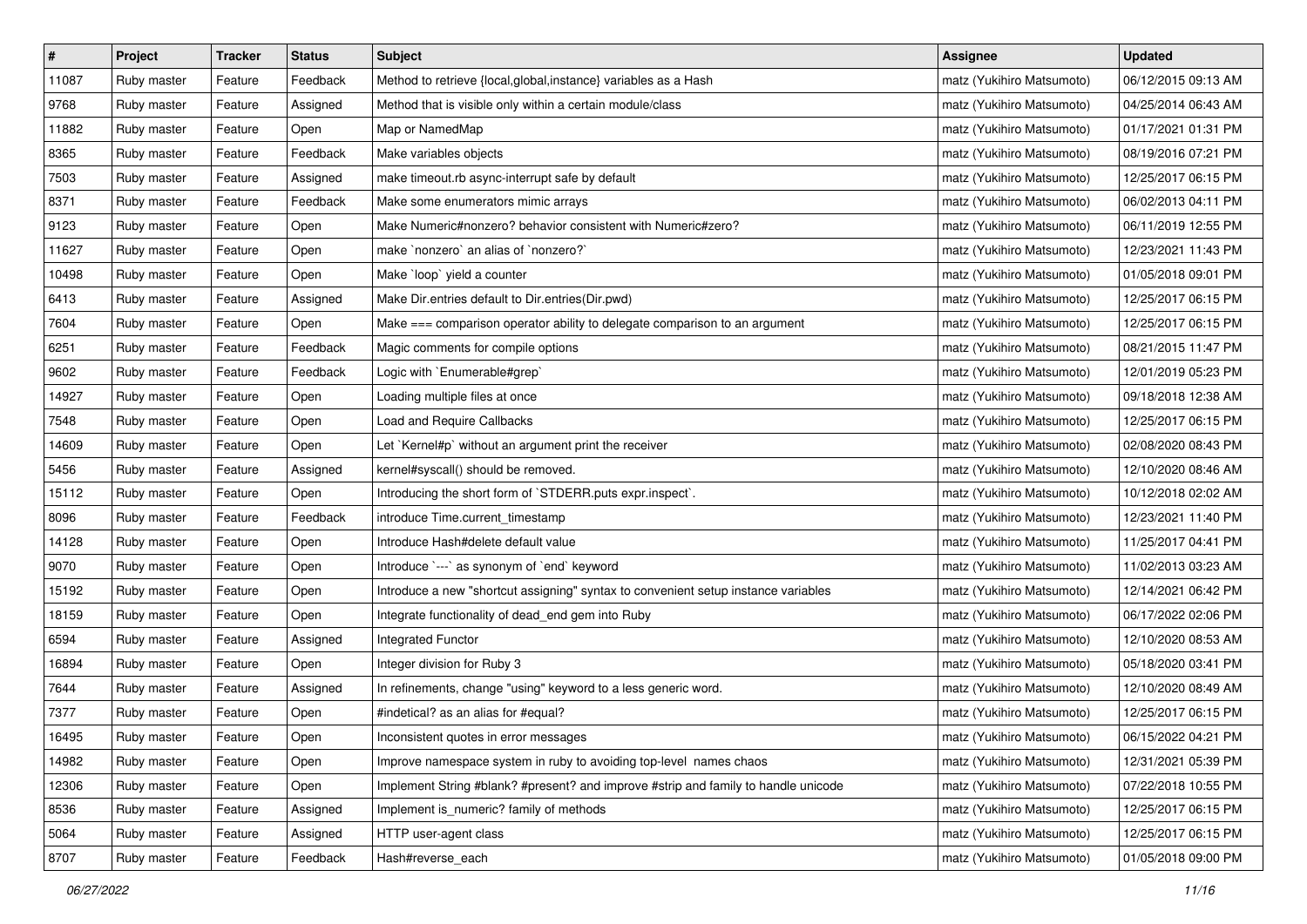| $\pmb{\#}$ | Project     | <b>Tracker</b> | <b>Status</b> | Subject                                                                                    | <b>Assignee</b>           | <b>Updated</b>      |
|------------|-------------|----------------|---------------|--------------------------------------------------------------------------------------------|---------------------------|---------------------|
| 6118       | Ruby master | Feature        | Feedback      | Hash#keys_of(values), returns related keys of given values                                 | matz (Yukihiro Matsumoto) | 01/10/2019 08:16 AM |
| 14546      | Ruby master | Feature        | Open          | Hash#delete!                                                                               | matz (Yukihiro Matsumoto) | 05/30/2018 08:24 PM |
| 6277       | Ruby master | Feature        | Assigned      | Hash#convert_key                                                                           | matz (Yukihiro Matsumoto) | 12/25/2017 06:15 PM |
| 6641       | Ruby master | Feature        | Open          | Hash.auto constructor                                                                      | matz (Yukihiro Matsumoto) | 12/25/2017 06:15 PM |
| 4264       | Ruby master | Feature        | Feedback      | General type coercion protocol for Ruby                                                    | matz (Yukihiro Matsumoto) | 12/25/2017 06:14 PM |
| 8948       | Ruby master | Feature        | Assigned      | Frozen regex                                                                               | matz (Yukihiro Matsumoto) | 12/20/2020 07:15 PM |
| 7611       | Ruby master | Feature        | Open          | Focal method for all loads/requires                                                        | matz (Yukihiro Matsumoto) | 12/25/2017 06:15 PM |
| 17849      | Ruby master | Feature        | Open          | Fix Timeout timeout so that it can be used in threaded Web servers                         | matz (Yukihiro Matsumoto) | 04/10/2022 06:26 AM |
| 6337       | Ruby master | Feature        | Assigned      | FileUtils#sync                                                                             | matz (Yukihiro Matsumoto) | 12/25/2017 06:15 PM |
| 6671       | Ruby master | Feature        | Assigned      | File.split_all and File.split_root                                                         | matz (Yukihiro Matsumoto) | 12/25/2017 06:15 PM |
| 6811       | Ruby master | Feature        | Assigned      | File, Dir and FileUtils should have bang-versions of singleton methods that fails silently | matz (Yukihiro Matsumoto) | 12/25/2017 06:15 PM |
| 8168       | Ruby master | Feature        | Feedback      | Feature request: support for (single) statement lambda syntax/definition                   | matz (Yukihiro Matsumoto) | 01/11/2014 11:36 AM |
| 10355      | Ruby master | Feature        | Feedback      | Feature request: Module#prepended?(mod)                                                    | matz (Yukihiro Matsumoto) | 01/05/2018 09:01 PM |
| 6376       | Ruby master | Feature        | Assigned      | Feature lookup and checking if feature is loaded                                           | matz (Yukihiro Matsumoto) | 12/25/2017 06:15 PM |
| 7121       | Ruby master | Feature        | Assigned      | Extending the use of `require'                                                             | matz (Yukihiro Matsumoto) | 12/25/2017 06:15 PM |
| 8229       | Ruby master | Feature        | Open          | extend Hash.include?                                                                       | matz (Yukihiro Matsumoto) | 12/10/2020 08:53 AM |
| 12543      | Ruby master | Feature        | Assigned      | explicit tail call syntax: foo() then return                                               | matz (Yukihiro Matsumoto) | 04/18/2021 03:02 PM |
| 11122      | Ruby master | Feature        | Open          | exception-free non-blocking Queue/SizedQueue operations                                    | matz (Yukihiro Matsumoto) | 05/06/2015 08:53 PM |
| 11307      | Ruby master | Feature        | Open          | exception-free non-blocking Queue#pop                                                      | matz (Yukihiro Matsumoto) | 06/25/2015 11:06 PM |
| 15123      | Ruby master | Feature        | Feedback      | Enumerable#compact proposal                                                                | matz (Yukihiro Matsumoto) | 10/30/2019 07:30 PM |
| 6308       | Ruby master | Feature        | Assigned      | Eliminate delegation from WeakRef                                                          | matz (Yukihiro Matsumoto) | 12/23/2021 11:40 PM |
| 6869       | Ruby master | Feature        | Open          | Do not treat `_` parameter exceptionally                                                   | matz (Yukihiro Matsumoto) | 12/10/2020 08:58 AM |
| 8520       | Ruby master | Feature        | Feedback      | Distinct to_s methods for Array, Hash                                                      | matz (Yukihiro Matsumoto) | 06/14/2013 12:37 AM |
| 16630      | Ruby master | Misc           | Assigned      | Deprecate pub/ruby/*snapshot* and use pub/ruby/snapshot/* instead                          | matz (Yukihiro Matsumoto) | 02/27/2020 09:52 AM |
| 10042      | Ruby master | Feature        | Feedback      | Deprecate postfix rescue syntax for removal in 3.0                                         | matz (Yukihiro Matsumoto) | 12/10/2020 08:53 AM |
| 10549      | Ruby master | Feature        | Open          | Deprecate each_with_index and each_with_object in favor of with_index and with_object      | matz (Yukihiro Matsumoto) | 07/27/2021 11:09 AM |
| 7739       | Ruby master | Feature        | Assigned      | Define Hash#  as Hash#reverse_merge in Rails                                               | matz (Yukihiro Matsumoto) | 12/25/2017 06:15 PM |
| 4514       | Ruby master | Feature        | Assigned      | #deep_clone and #deep_dup for Objects                                                      | matz (Yukihiro Matsumoto) | 12/25/2017 06:14 PM |
| 14760      | Ruby master | Misc           | Open          | cross-thread IO#close semantics                                                            | matz (Yukihiro Matsumoto) | 05/17/2018 08:21 AM |
| 5129       | Ruby master | Feature        | Assigned      | Create a core class "FileArray" and make "ARGF" its instance                               | matz (Yukihiro Matsumoto) | 01/23/2018 02:02 PM |
| 8850       | Ruby master | Feature        | Assigned      | Convert Rational to decimal string                                                         | matz (Yukihiro Matsumoto) | 12/25/2017 06:15 PM |
| 7314       | Ruby master | Feature        | Assigned      | Convert Proc to Lambda doesn't work in MRI                                                 | matz (Yukihiro Matsumoto) | 05/21/2016 09:15 AM |
| 7748       | Ruby master | Feature        | Open          | Contextual send                                                                            | matz (Yukihiro Matsumoto) | 12/10/2020 08:53 AM |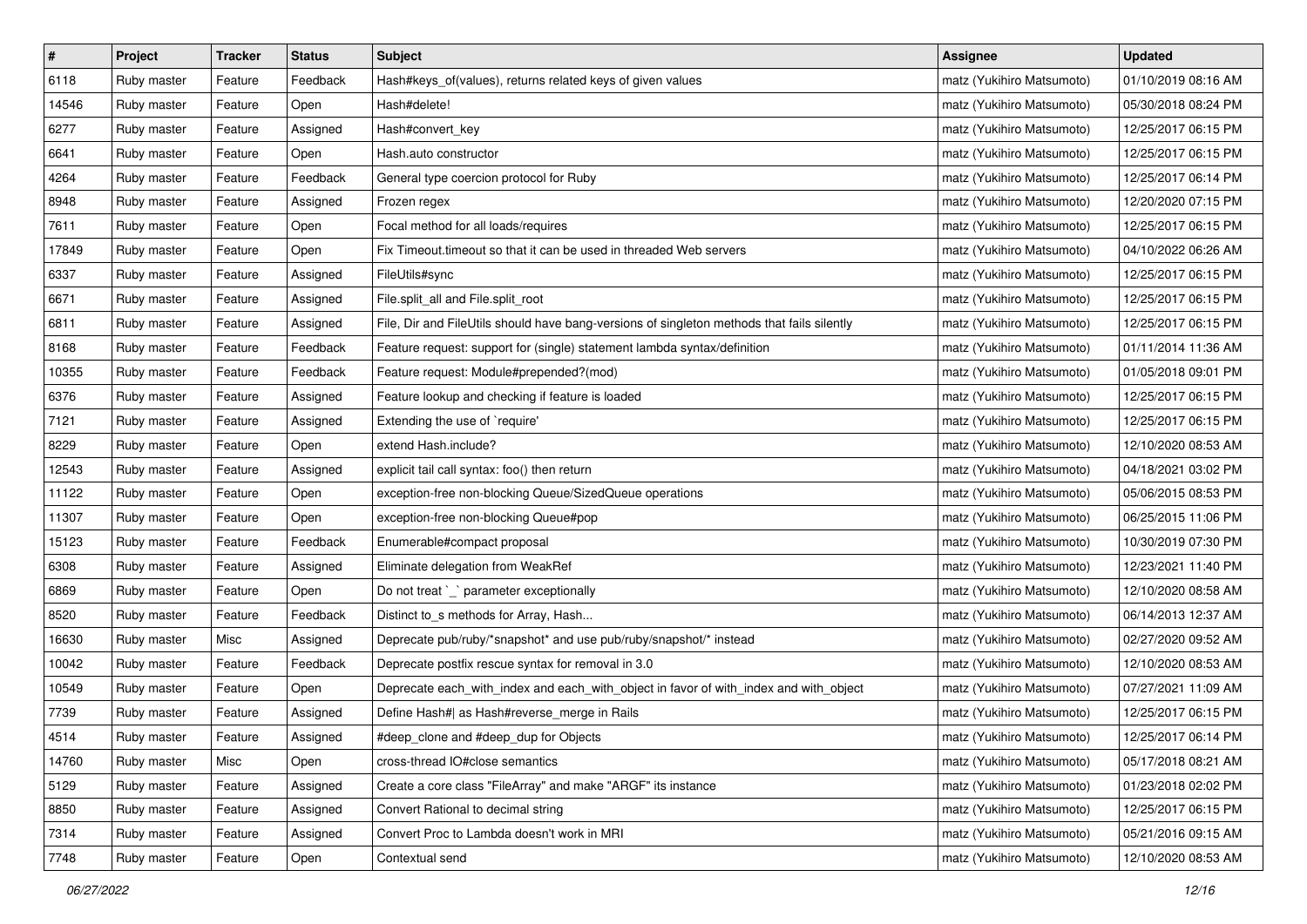| $\pmb{\#}$ | Project     | <b>Tracker</b> | <b>Status</b> | Subject                                                                                  | <b>Assignee</b>           | <b>Updated</b>      |
|------------|-------------|----------------|---------------|------------------------------------------------------------------------------------------|---------------------------|---------------------|
| 7149       | Ruby master | Feature        | Open          | Constant magic for everyone.                                                             | matz (Yukihiro Matsumoto) | 12/25/2017 06:15 PM |
| 7087       | Ruby master | Feature        | Assigned      | ::ConditionVariable#wait does not work with Monitor because Monitor#sleep does not exist | matz (Yukihiro Matsumoto) | 12/25/2017 06:15 PM |
| 6611       | Ruby master | Feature        | Assigned      | Comments requested on implementation of set_parse_func                                   | matz (Yukihiro Matsumoto) | 12/25/2017 06:15 PM |
| 8839       | Ruby master | Feature        | Assigned      | Class and module should return the class or module that was opened                       | matz (Yukihiro Matsumoto) | 12/28/2015 08:36 AM |
| 7546       | Ruby master | Feature        | Open          | Change behavior of `Array#slice` for an argument of `Range` class                        | matz (Yukihiro Matsumoto) | 12/10/2020 08:49 AM |
| 14724      | Ruby master | Feature        | Open          | chains of inequalities                                                                   | matz (Yukihiro Matsumoto) | 05/19/2018 01:06 AM |
| 7914       | Ruby master | Feature        | Open          | Case for local class methods                                                             | matz (Yukihiro Matsumoto) | 12/25/2017 06:15 PM |
| 12813      | Ruby master | Feature        | Assigned      | Calling chunk_while, slice_after, slice_before, slice_when with no block                 | matz (Yukihiro Matsumoto) | 12/06/2016 12:58 PM |
| 12019      | Ruby master | Feature        | Open          | Better low-level support for writing concurrent libraries                                | matz (Yukihiro Matsumoto) | 12/23/2021 11:43 PM |
| 6478       | Ruby master | Feature        | Feedback      | BasicObject#_class_                                                                      | matz (Yukihiro Matsumoto) | 12/25/2017 06:15 PM |
| 15330      | Ruby master | Feature        | Open          | autoload_relative                                                                        | matz (Yukihiro Matsumoto) | 06/19/2022 11:25 PM |
| 15277      | Ruby master | Feature        | Open          | at_exec                                                                                  | matz (Yukihiro Matsumoto) | 05/25/2020 01:09 AM |
| 4539       | Ruby master | Feature        | Assigned      | Array#zip_with                                                                           | matz (Yukihiro Matsumoto) | 11/28/2019 08:23 AM |
| 9023       | Ruby master | Feature        | Assigned      | Array#tail                                                                               | matz (Yukihiro Matsumoto) | 12/23/2021 11:40 PM |
| 7444       | Ruby master | Feature        | Open          | Array#product_set                                                                        | matz (Yukihiro Matsumoto) | 12/25/2017 06:15 PM |
| 7657       | Ruby master | Feature        | Open          | Array#& doesn't accept Enumerables                                                       | matz (Yukihiro Matsumoto) | 12/25/2017 06:15 PM |
| 6515       | Ruby master | Feature        | Feedback      | array.c: added method that verifies if an Array is part of another                       | matz (Yukihiro Matsumoto) | 12/25/2017 06:15 PM |
| 16986      | Ruby master | Feature        | Open          | Anonymous Struct literal                                                                 | matz (Yukihiro Matsumoto) | 01/15/2022 04:57 PM |
| 7939       | Ruby master | Feature        | Feedback      | Alternative curry function creation                                                      | matz (Yukihiro Matsumoto) | 12/25/2017 06:15 PM |
| 7132       | Ruby master | Feature        | Assigned      | Alternation between named / ordered method arguments and aliases for method arguments.   | matz (Yukihiro Matsumoto) | 12/25/2017 06:15 PM |
| 11390      | Ruby master | Feature        | Open          | Allow symbols starting with numbers                                                      | matz (Yukihiro Matsumoto) | 08/14/2015 05:23 AM |
| 15991      | Ruby master | Feature        | Open          | Allow questionmarks in variable names                                                    | matz (Yukihiro Matsumoto) | 07/30/2019 03:57 AM |
| 17785      | Ruby master | Feature        | Open          | Allow named parameters to be keywords                                                    | matz (Yukihiro Matsumoto) | 12/17/2021 06:10 PM |
| 8678       | Ruby master | Feature        | Assigned      | Allow invalid string to work with regexp                                                 | matz (Yukihiro Matsumoto) | 01/05/2018 09:00 PM |
| 10404      | Ruby master | Feature        | Open          | Allow individual finalizers to be removed with ObjectSpace.undefine_finalizer            | matz (Yukihiro Matsumoto) | 10/20/2014 08:14 AM |
| 7436       | Ruby master | Feature        | Assigned      | Allow for a "granularity" flag for backtrace_locations                                   | matz (Yukihiro Matsumoto) | 12/25/2017 06:15 PM |
| 6452       | Ruby master | Feature        | Assigned      | Allow extend to override class methods                                                   | matz (Yukihiro Matsumoto) | 12/10/2020 08:53 AM |
| 5582       | Ruby master | Feature        | Assigned      | Allow clone of singleton methods on a BasicObject                                        | matz (Yukihiro Matsumoto) | 12/25/2017 06:15 PM |
| 17279      | Ruby master | Feature        | Open          | Allow a negative step in Range#step with a block                                         | matz (Yukihiro Matsumoto) | 10/22/2020 02:23 AM |
| 8016       | Ruby master | Feature        | Assigned      | Alias FILE and LINE as methods                                                           | matz (Yukihiro Matsumoto) | 12/25/2017 06:15 PM |
| 7614       | Ruby master | Feature        | Open          | alias_accessor                                                                           | matz (Yukihiro Matsumoto) | 12/25/2017 06:15 PM |
| 5945       | Ruby master | Feature        | Assigned      | Add the ability to mark a at_exit as process-local.                                      | matz (Yukihiro Matsumoto) | 10/10/2018 08:29 AM |
| 9064       | Ruby master | Feature        | Feedback      | Add support for packages, like in Java                                                   | matz (Yukihiro Matsumoto) | 07/29/2014 02:07 AM |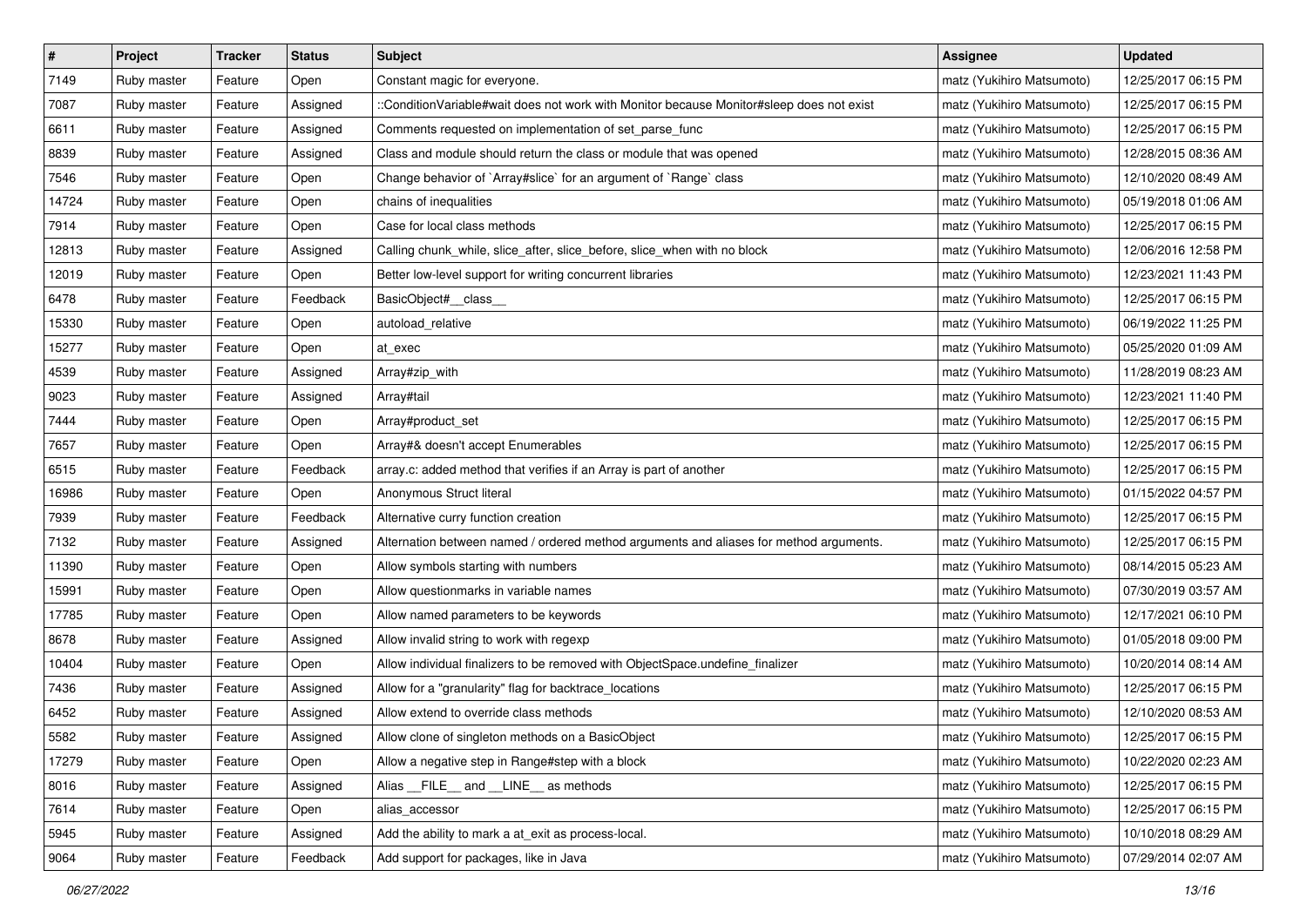| $\pmb{\#}$ | Project     | <b>Tracker</b> | <b>Status</b> | Subject                                                                                    | <b>Assignee</b>                         | <b>Updated</b>      |
|------------|-------------|----------------|---------------|--------------------------------------------------------------------------------------------|-----------------------------------------|---------------------|
| 10574      | Ruby master | Feature        | Open          | Add String#Ichomp and String.Ichomp!                                                       | matz (Yukihiro Matsumoto)               | 12/15/2014 04:34 PM |
| 9043       | Ruby master | Feature        | Open          | Add String#f method as shortcut for #freeze                                                | matz (Yukihiro Matsumoto)               | 01/05/2018 09:00 PM |
| 7883       | Ruby master | Feature        | Open          | Add Regex#to_proc                                                                          | matz (Yukihiro Matsumoto)               | 12/25/2017 06:15 PM |
| 11484      | Ruby master | Feature        | Feedback      | add output offset for readpartial/read_nonblock/etc                                        | matz (Yukihiro Matsumoto)               | 09/25/2017 07:28 AM |
| 7654       | Ruby master | Feature        | Open          | Add optional code block to IO::readlines                                                   | matz (Yukihiro Matsumoto)               | 12/25/2017 06:15 PM |
| 6842       | Ruby master | Feature        | Assigned      | Add Optional Arguments to String#strip                                                     | matz (Yukihiro Matsumoto)               | 08/24/2016 05:50 AM |
| 4818       | Ruby master | Feature        | Assigned      | Add method marshalable?                                                                    | matz (Yukihiro Matsumoto)               | 12/25/2017 06:15 PM |
| 7876       | Ruby master | Feature        | Open          | Add method for accessing Class from within Singleton Class                                 | matz (Yukihiro Matsumoto)               | 12/25/2017 06:15 PM |
| 17830      | Ruby master | Feature        | Open          | Add Integer#previous and Integer#prev                                                      | matz (Yukihiro Matsumoto)               | 04/27/2021 11:35 PM |
| 10489      | Ruby master | Feature        | Open          | Add inherit method for clearer and multiple inheritance                                    | matz (Yukihiro Matsumoto)               | 12/10/2020 08:53 AM |
| 10481      | Ruby master | Feature        | Assigned      | Add "if" and "unless" clauses to rescue statements                                         | matz (Yukihiro Matsumoto)               | 01/18/2015 02:46 PM |
| 5970       | Ruby master | Feature        | Assigned      | Add Enumerable#join with same semantics as Array#join                                      | matz (Yukihiro Matsumoto)               | 12/25/2017 06:15 PM |
| 5644       | Ruby master | Feature        | Feedback      | add Enumerable#exclude? antonym                                                            | matz (Yukihiro Matsumoto)               | 12/25/2017 06:15 PM |
| 17265      | Ruby master | Feature        | Feedback      | Add `Bool` module                                                                          | matz (Yukihiro Matsumoto)               | 10/26/2020 09:44 AM |
| 12244      | Ruby master | Feature        | Open          | Add a way to 'integer - integer % num'                                                     | matz (Yukihiro Matsumoto)               | 05/17/2016 06:05 AM |
| 6727       | Ruby master | Feature        | Feedback      | Add Array#rest (with implementation)                                                       | matz (Yukihiro Matsumoto)               | 08/14/2019 08:51 AM |
| 6309       | Ruby master | Feature        | Assigned      | Add a reference queue for weak references                                                  | matz (Yukihiro Matsumoto)               | 08/23/2020 09:07 PM |
| 7704       | Ruby master | Feature        | Open          | Add a list of enabled (experimental) language features.                                    | matz (Yukihiro Matsumoto)               | 12/25/2017 06:15 PM |
| 11181      | Ruby master | Feature        | Open          | Add a line directive to Ruby                                                               | matz (Yukihiro Matsumoto)               | 01/26/2016 02:04 AM |
| 8042       | Ruby master | Feature        | Assigned      | Add Addrinfo#socket to create a socket that is not connected or bound                      | matz (Yukihiro Matsumoto)               | 12/25/2017 06:15 PM |
| 18439      | Ruby master | Feature        | Open          | Support YJIT for VC++                                                                      | maximecb (Maxime<br>Chevalier-Boisvert) | 01/10/2022 11:29 PM |
| 17339      | Ruby master | Feature        | Assigned      | Semantic grouping with BigDecimal#to_s                                                     | mrkn (Kenta Murata)                     | 12/20/2021 12:39 PM |
| 10782      | Ruby master | Feature        | Assigned      | Patch: Add constants for BigDecimal for ZERO, ONE, TEN                                     | mrkn (Kenta Murata)                     | 05/21/2015 08:13 AM |
| 5522       | Ruby master | Feature        | Feedback      | Numeric#finite? <sup>[]</sup> Numeric#infinite? <sup>[]</sup> Numeric#nan? <sup>[10]</sup> | mrkn (Kenta Murata)                     | 12/10/2020 08:54 AM |
| 7321       | Ruby master | Feature        | Assigned      | Newton.#nsolve 00 2 0000000000                                                             | mrkn (Kenta Murata)                     | 12/25/2017 06:15 PM |
| 5310       | Ruby master | Feature        | Assigned      | Integral objects                                                                           | mrkn (Kenta Murata)                     | 12/25/2017 06:15 PM |
| 8295       | Ruby master | Feature        | Assigned      | Float I Rational 0000000000000 BigDecimal 0000000                                          | mrkn (Kenta Murata)                     | 12/25/2017 06:15 PM |
| 5179       | Ruby master | Bug            | Assigned      | Complex#rationalize and to_r with approximate zeros                                        | mrkn (Kenta Murata)                     | 01/17/2020 03:00 AM |
| 18677      | Ruby master | <b>Bug</b>     | Assigned      | BigDecimal#power (**) returns FloatDomainError when passing an infinite parameter          | mrkn (Kenta Murata)                     | 04/20/2022 02:04 AM |
| 6857       | Ruby master | Feature        | Assigned      | bigdecimal/math BigMath.E/BigMath.exp R. P. Feynman inspired optimization                  | mrkn (Kenta Murata)                     | 12/25/2017 06:15 PM |
| 5133       | Ruby master | Feature        | Assigned      | Array#unzip as an alias of Array#transpose                                                 | mrkn (Kenta Murata)                     | 12/25/2017 06:15 PM |
| 3647       | Ruby master | Feature        | Feedback      | Array#sample(n, replace=false)                                                             | mrkn (Kenta Murata)                     | 03/11/2020 02:09 AM |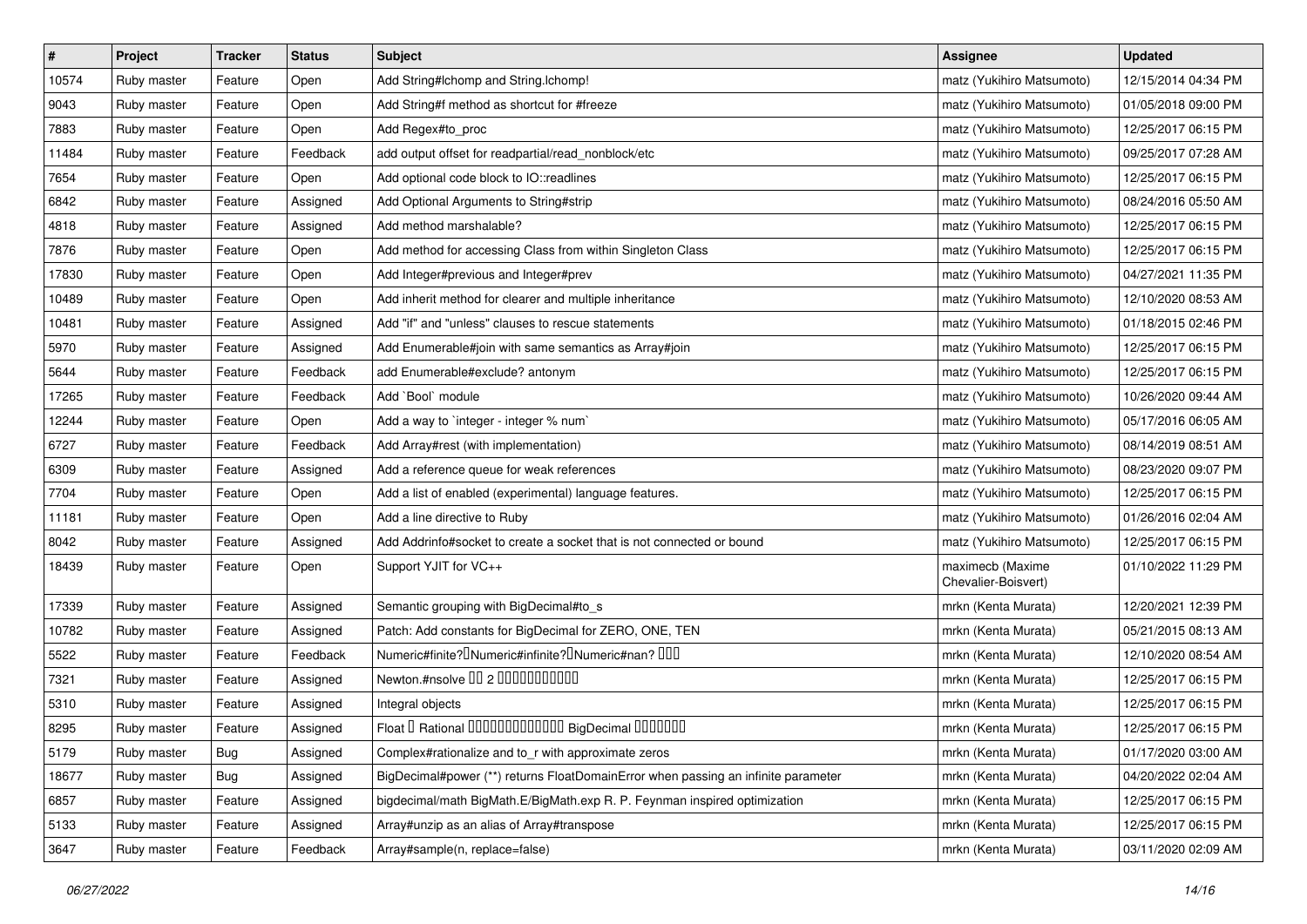| $\pmb{\#}$ | Project     | <b>Tracker</b> | <b>Status</b> | <b>Subject</b>                                                                                               | <b>Assignee</b>         | <b>Updated</b>      |
|------------|-------------|----------------|---------------|--------------------------------------------------------------------------------------------------------------|-------------------------|---------------------|
| 16350      | Ruby master | Feature        | Assigned      | ArithmeticSequence#member? can result in infinite loop                                                       | mrkn (Kenta Murata)     | 05/29/2020 10:26 PM |
| 14476      | Ruby master | Feature        | Assigned      | Adding same_all? for checking whether all items in an Array are same                                         | mrkn (Kenta Murata)     | 08/28/2020 01:10 PM |
| 6973       | Ruby master | Feature        | Assigned      | Add an #integral? method to Numeric to test for whole-number values                                          | mrkn (Kenta Murata)     | 12/25/2017 06:15 PM |
| 5654       | Ruby master | Feature        | Assigned      | Introduce global lock to avoid concurrent require                                                            | nahi (Hiroshi Nakamura) | 12/25/2017 06:15 PM |
| 17638      | Ruby master | Feature        | Assigned      | Support backtracing with the libbacktrace library                                                            | naruse (Yui NARUSE)     | 03/05/2021 03:40 PM |
| 11526      | Ruby master | Bug            | Assigned      | Streaming HTTP requests are not idempotent and should not be retried                                         | naruse (Yui NARUSE)     | 07/01/2019 09:16 PM |
| 6265       | Ruby master | Feature        | Assigned      | Remove 'useless' 'concatenation' syntax                                                                      | naruse (Yui NARUSE)     | 08/10/2016 02:36 AM |
| 18371      | Ruby master | Misc           | Assigned      | Release branches (release information in general)                                                            | naruse (Yui NARUSE)     | 03/23/2022 10:32 PM |
| 3388       | Ruby master | Feature        | Feedback      | regexp support for start_with? and end_with?                                                                 | naruse (Yui NARUSE)     | 12/25/2017 06:02 PM |
| 10628      | Ruby master | Misc           | Open          | Peformance of URI module                                                                                     | naruse (Yui NARUSE)     | 12/26/2014 04:08 PM |
| 13221      | Ruby master | Feature        | Assigned      | [PATCH] gems/bundled_gems: add "curses" RubyGem                                                              | naruse (Yui NARUSE)     | 09/25/2017 06:32 PM |
| 5764       | Ruby master | Feature        | Assigned      | Net::HTTP should assume HTTP/0.9 on unexpected responses                                                     | naruse (Yui NARUSE)     | 07/15/2019 05:06 PM |
| 9020       | Ruby master | Feature        | Assigned      | Net::HTTPResponse predicate/query methods                                                                    | naruse (Yui NARUSE)     | 12/25/2017 06:15 PM |
| 16559      | Ruby master | Feature        | Open          | Net::HTTP#request injects "Connection: close" header if #started? is false, wasting HTTP server<br>resources | naruse (Yui NARUSE)     | 05/28/2020 07:37 PM |
| 7892       | Ruby master | <b>Bug</b>     | Open          | MIME encoding bug of NKF.nkf                                                                                 | naruse (Yui NARUSE)     | 12/25/2017 06:15 PM |
| 15007      | Ruby master | Misc           | Open          | Let all Init_xxx and extension APIs frequently called from init code paths be considered cold                | naruse (Yui NARUSE)     | 12/06/2018 11:05 AM |
| 17111      | Ruby master | Feature        | Assigned      | Improve performance of Net::HTTPHeader#set_form by 40%                                                       | naruse (Yui NARUSE)     | 08/10/2020 05:36 AM |
| 15931      | Ruby master | Feature        | Open          | encoding for CESU-8                                                                                          | naruse (Yui NARUSE)     | 12/20/2019 05:42 AM |
| 15940      | Ruby master | Feature        | Open          | Coerce symbols internal fstrings in UTF8 rather than ASCII to better share memory with string literals       | naruse (Yui NARUSE)     | 07/30/2019 04:17 AM |
| 5461       | Ruby master | Feature        | Assigned      | Add pipelining to Net::HTTP                                                                                  | naruse (Yui NARUSE)     | 12/25/2017 06:15 PM |
| 7964       | Ruby master | Bug            | Assigned      | Writing an ASCII-8BIT String to a StringIO created from a UTF-8 String                                       | nobu (Nobuyoshi Nakada) | 01/05/2018 09:00 PM |
| 9208       | Ruby master | Bug            | Feedback      | Win32 ANSI color no longer works since revision 43331                                                        | nobu (Nobuyoshi Nakada) | 06/17/2022 09:35 AM |
| 7840       | Ruby master | <b>Bug</b>     | Open          | -Wdeclaration-after-statement is valid for C/ObjC but not for C++                                            | nobu (Nobuyoshi Nakada) | 06/02/2020 04:41 PM |
| 12725      | Ruby master | <b>Bug</b>     | Assigned      | Trying to use ./miniruby before it exists                                                                    | nobu (Nobuyoshi Nakada) | 04/28/2017 01:45 PM |
| 17662      | Ruby master | Misc           | Assigned      | The heredoc pattern used in tests does not syntax highlight correctly in many editors                        | nobu (Nobuyoshi Nakada) | 06/30/2021 12:54 PM |
| 13269      | Ruby master | Bug            | Assigned      | test/readline/test readline.rb and mingw                                                                     | nobu (Nobuyoshi Nakada) | 03/13/2017 08:56 AM |
| 12473      | Ruby master | <b>Bug</b>     | Assigned      | Test failure on fedora with TestTimeExtension#test_huge_precision                                            | nobu (Nobuyoshi Nakada) | 04/28/2017 01:45 PM |
| 16497      | Ruby master | <b>Bug</b>     | Assigned      | StringIO#internal_encoding is broken (more severely in 2.7)                                                  | nobu (Nobuyoshi Nakada) | 10/26/2021 04:31 PM |
| 9414       | Ruby master | <b>Bug</b>     | Feedback      | strftime returns incorrectly encoded string                                                                  | nobu (Nobuyoshi Nakada) | 01/05/2018 09:00 PM |
| 16025      | Ruby master | Misc           | Assigned      | 'st_check_for_sizeof_st_index_t' declared as array with a negative size (emscripten)                         | nobu (Nobuyoshi Nakada) | 07/30/2019 11:20 AM |
| 11670      | Ruby master | Feature        | Open          | Show warning to make nested def obsolete                                                                     | nobu (Nobuyoshi Nakada) | 11/09/2015 07:40 AM |
| 5317       | Ruby master | Bug            | Assigned      |                                                                                                              | nobu (Nobuyoshi Nakada) | 01/05/2018 09:00 PM |